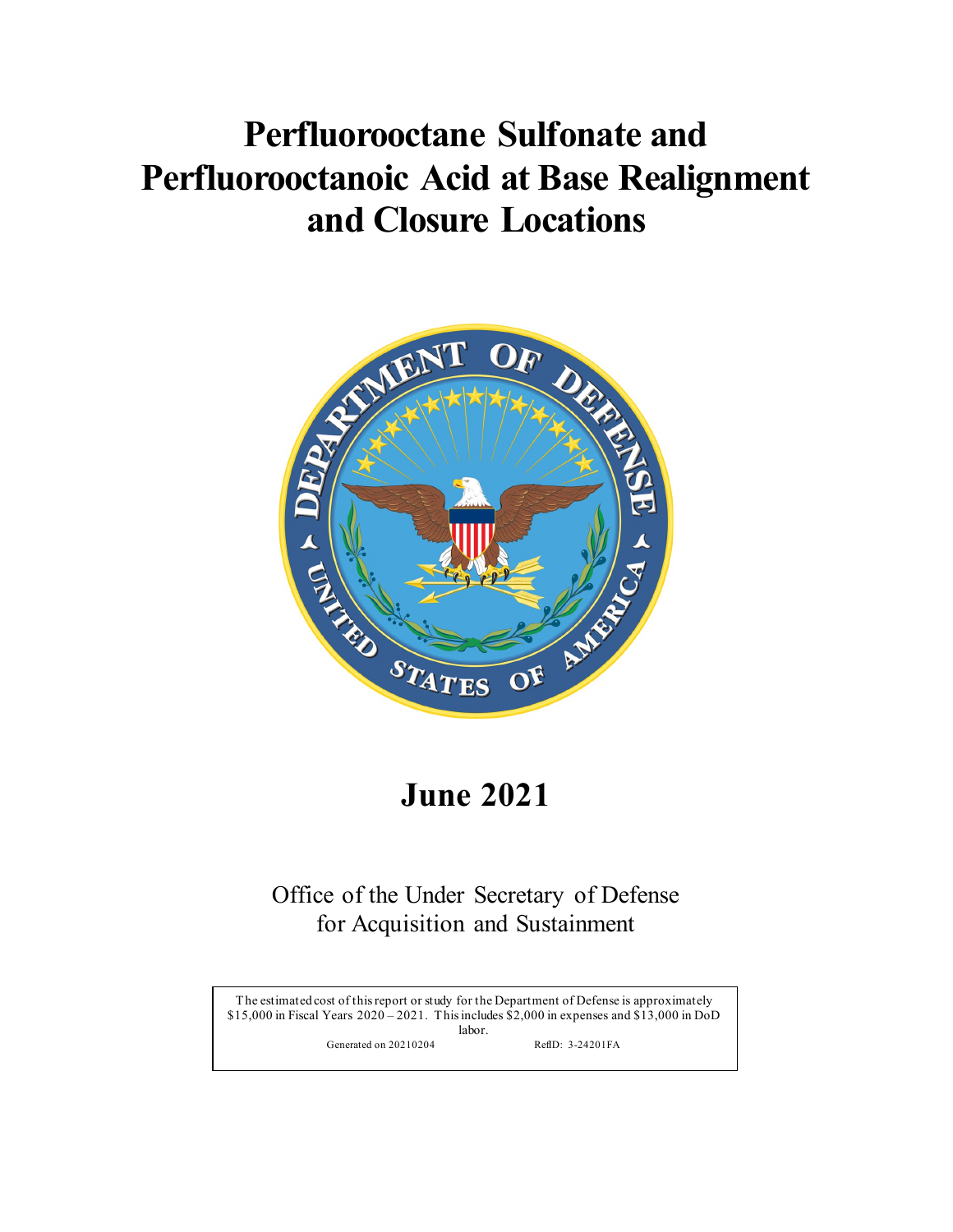# **TABLE OF CONTENTS**

<span id="page-1-0"></span>

| Remedial Design/Remedial Action - Construction/Remedial Action - Operation |  |
|----------------------------------------------------------------------------|--|
|                                                                            |  |
|                                                                            |  |
|                                                                            |  |
| VI. ESTIMATED CURRENT AND FUTURE COSTS AND TIMELINES FOR                   |  |
|                                                                            |  |

# **FIGURES**

<span id="page-1-1"></span>

| Figure 3: Status of Investigations at DoD BRAC Locations as of the end of FY 2020 |  |
|-----------------------------------------------------------------------------------|--|

## **APPENDICES**

<span id="page-1-2"></span>Appendix A: Base Realignment and Closure Location Websites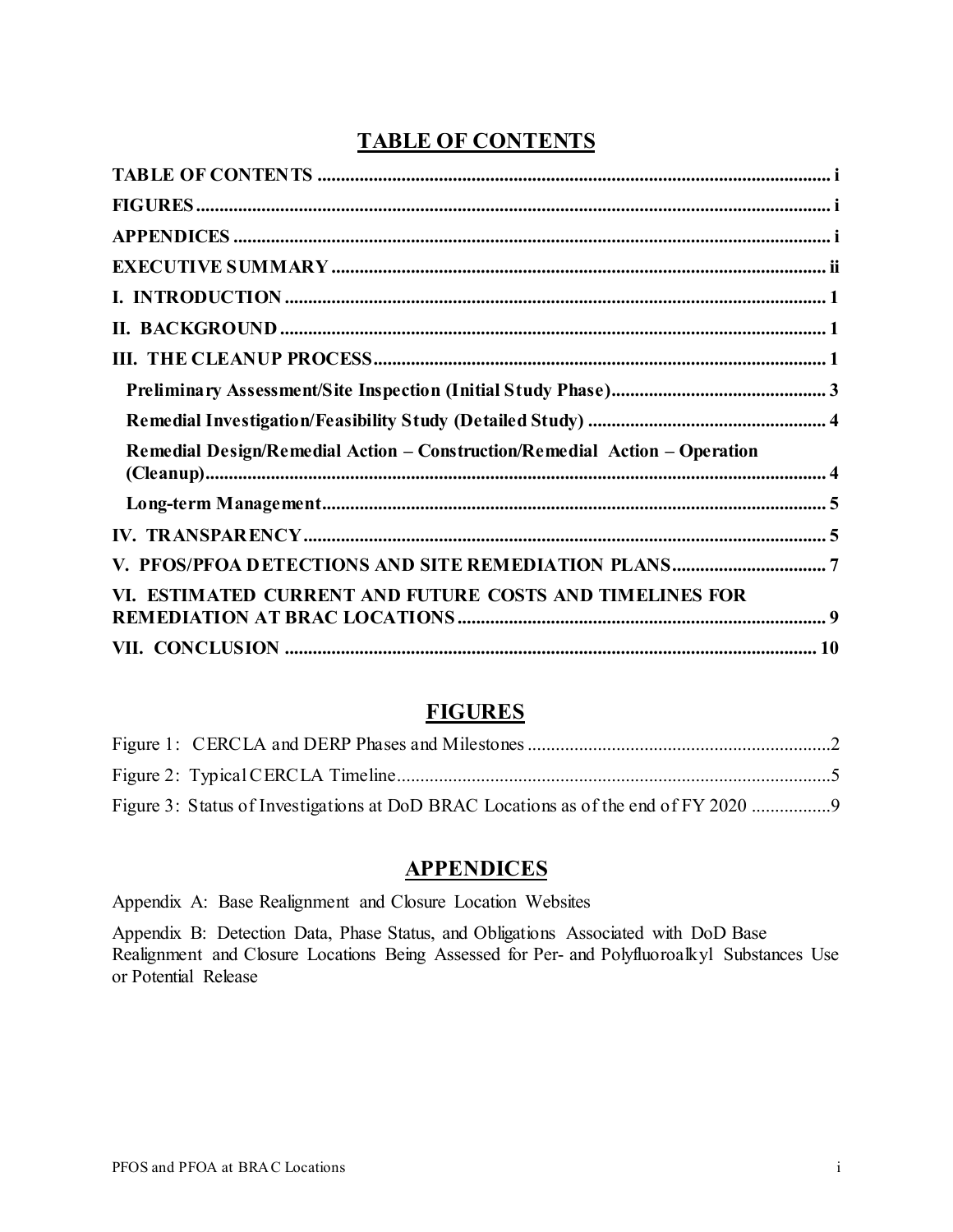# **EXECUTIVE SUMMARY**

<span id="page-2-0"></span>House Report 116-445, page 29, accompanying the Military Construction, Veterans Affairs, and Related Agencies Appropriations Bill, 2021, requests information pertaining to the progress the Department of Defense (DoD) is making on identifying and remediating perfluorooctane sulfonate (PFOS) and perfluorooctanoic acid (PFOA) at Base Realignment and Closure (BRAC) locations.

- Information on DoD's existing cleanup process: The Department follows the federal cleanup law (the Comprehensive Environmental Response, Compensation, and Liability Act of 1980 (CERCLA), also known as "Superfund") to address DoD releases of per- and polyfluoroalkyl substances (PFAS). DoD's priority is to ensure that no one – on or off base – is drinking water above the U.S. Environmental Protection Agency's (EPA's) lifetime Health Advisories (HAs) of 70 parts per trillion (ppt) for PFOS and PFOA where DoD is the known source.
- Recommendations for improving transparency: The DoD Components are committed to transparent public engagement on this issue. Initiatives to date include maintaining websites that provide information about their efforts to address PFAS and participating in community meetings. Moving forward, the Department is working to improve its publicly available PFAS website to provide information more readily about the exposure of members of the Armed Forces, their families, and their communities to PFAS.
- Information about PFOS/PFOA detections and existing site remediation plans: As of the end of Fiscal Year (FY) 2020, investigations are complete, underway, or planned at all 108 BRAC locations that require an assessment of PFAS use or potential release. DoD has completed 39 of the 108 initial investigations. The DoD Components detected PFOS/PFOA in drinking water above EPA's lifetime HAs of 70 ppt where DoD is the known source at 12 locations. They have implemented short- and long-term actions at all 12 locations, ensuring that no one – on or off base – is drinking water above EPA's lifetime HAs.
- Estimates of current and future costs and the timelines for remediation at BRAC locations: DoD has obligated \$313.8 million through the end of FY 2020 and plans to obligate \$62.8 million in FY 2021 to conduct PFAS assessments, drinking water mitigation, investigations, and cleanup activities at BRAC locations. Based on current information, the Department estimates obligations for beyond FY 2021 to exceed \$1 billion for BRAC locations. DoD expects this estimate to increase as the initial assessments are completed and more information is known about the extent of the cleanup required. The Department will plan and program for these requirements as they are defined.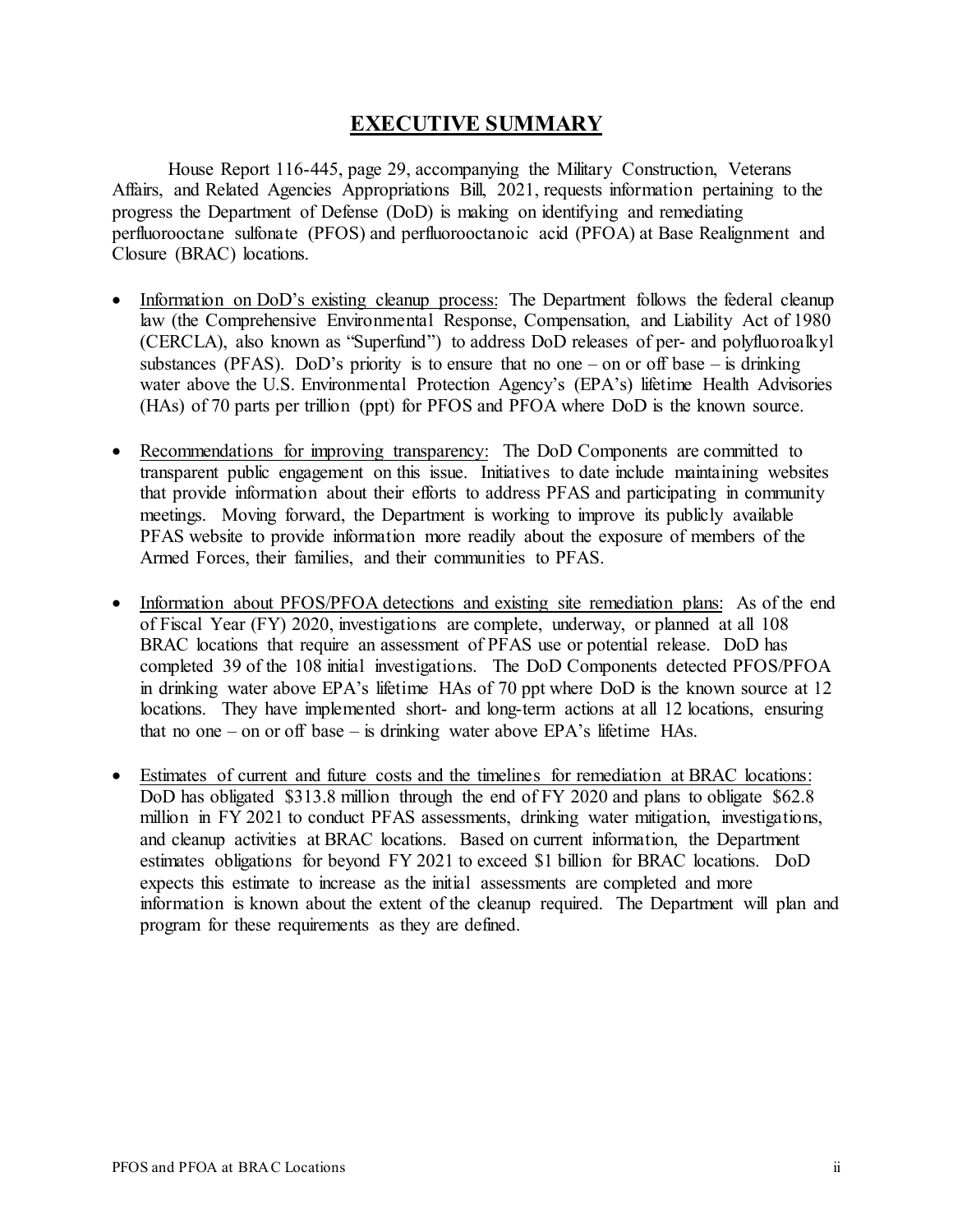# <span id="page-3-0"></span>**I. INTRODUCTION**

House Report 116-445, page 29, accompanying the Military Construction, Veterans Affairs, and Related Agencies Appropriations Bill, 2021, requests that the Deputy Assistant Secretary of Defense for Environment submit a report to the congressional defense committees on the progress the Department of Defense (DoD) is making on identifying and remediating perfluorooctane sulfonate (PFOS) and perfluorooctanoic acid (PFOA) at Base Realignment and Closure (BRAC) locations. The House Report requests and this report includes information on DoD's existing cleanup process and recommendations for improving transparency; information about PFOS/PFOA detections and existing site remediation plans; and estimates of current and future costs and the timelines for remediation.

PFOS and PFOA are two chemicals in the larger class of per- and polyfluoroalkyl substances (PFAS). DoD is taking action to reduce the risks of PFAS exposure to human health. DoD's cleanup program follows the federal cleanup law (the Comprehensive Environmental Response, Compensation, and Liability Act of 1980 (CERCLA), also known as "Superfund") to address DoD releases of PFAS. CERCLA provides a consistent national approach for addressing cleanup.

## <span id="page-3-1"></span>**II. BACKGROUND**

PFAS are a national issue that requires national solutions. PFAS are found in everyday consumer items, from nonstick cookware to water-resistant clothing. They are also found in a type of firefighting foam known as "aqueous film forming foam" (AFFF). DoD is one of many users of AFFF, with other major users including commercial airports, the oil and gas industry, and local fire departments.

In May 2016, the U.S. Environmental Protection Agency (EPA) issued Safe Drinking Water Act (SDWA) lifetime Health Advisories (HAs) recommending the individual or combined levels of PFOS and PFOA in drinking water be at or below 70 parts per trillion (ppt). While the lifetime HAs are only guidance under the SDWA and are not an enforceable drinking water standard, DoD began taking actions to address impacted drinking water and developed strategies to investigate and address DoD releases of PFOS and PFOA.

## <span id="page-3-2"></span>**III. THE CLEANUP PROCESS**

DoD conducts investigations and takes other actions under CERCLA at active military installations, BRAC locations, and National Guard facilities where there are known or suspected DoD releases of PFAS. DoD's plan for cleanup consists of following the CERCLA process to investigate releases, prioritize responses, and determine appropriate cleanup actions based on risk to human health and the environment. The Defense Environmental Restoration Program (DERP) (10 U.S. Code §§ 2700-2711) provides authorities to DoD to perform and fund these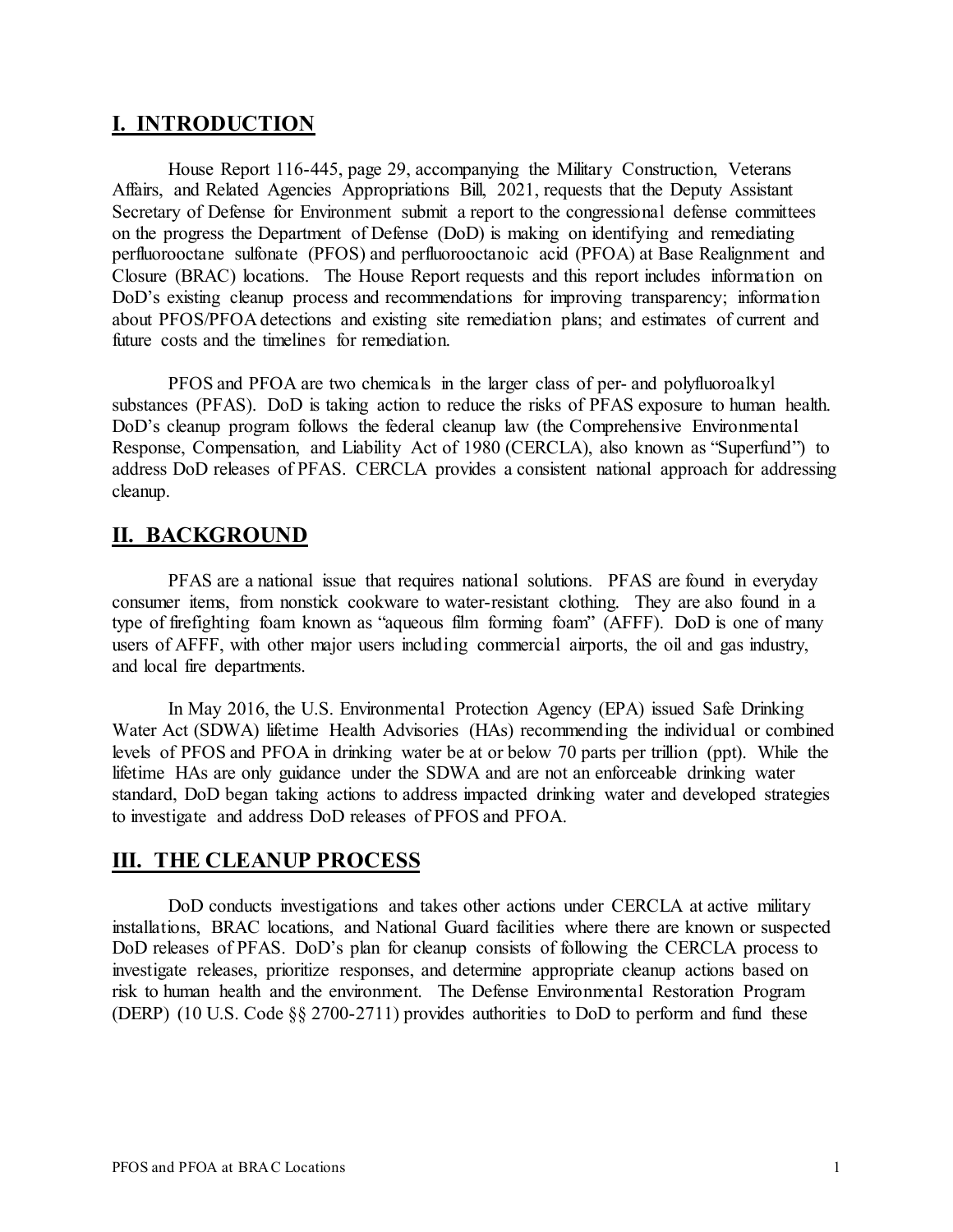actions, and requires that they be carried out in accordance with CERCLA. Figure 1 below shows the steps in the CERCLA process, which include the following:<sup>1</sup>

- Preliminary Assessment (PA)/Site Inspection (SI)
- Remedial Investigation (RI)/Feasibility Study (FS)
- Remedial Design (RD)/Remedial Action Construction (RA-C)
- Remedial Action Operation (RA-O)
- Long-term Management (LTM)

In addition to the steps listed above, CERCLA can include short-term actions called removal or interim actions, which are conducted to address contaminants quickly to prevent, minimize, or mitigate damage to the public health or welfare or to the environment. Removal actions can occur at any time during the CERCLA process. If there is drinking water exposure to PFOS/PFOA above EPA's lifetime HAs on or off base resulting from DoD activities, the Department initiates short-term actions (e.g., providing bottled water, point-of-use water filters) and long-term actions (e.g., municipal connections, filtration systems) so that no one – on or off base – is drinking water that is above EPA's lifetime HAs. Typically, a removal action does not provide a final response action, and the site will continue through the CERCLA remedial process after completion of the removal action.

<span id="page-4-0"></span>



<span id="page-4-1"></span><sup>&</sup>lt;sup>1</sup> Sites do not have to progress through all CERCLA phases. For example, no further action may be required at the end of the PA/SI or RI/FS phases. In addition, some sites may not require an RA-O or LTM phase if response actions completed during the RD/RA-C are sufficient to clean up the sites.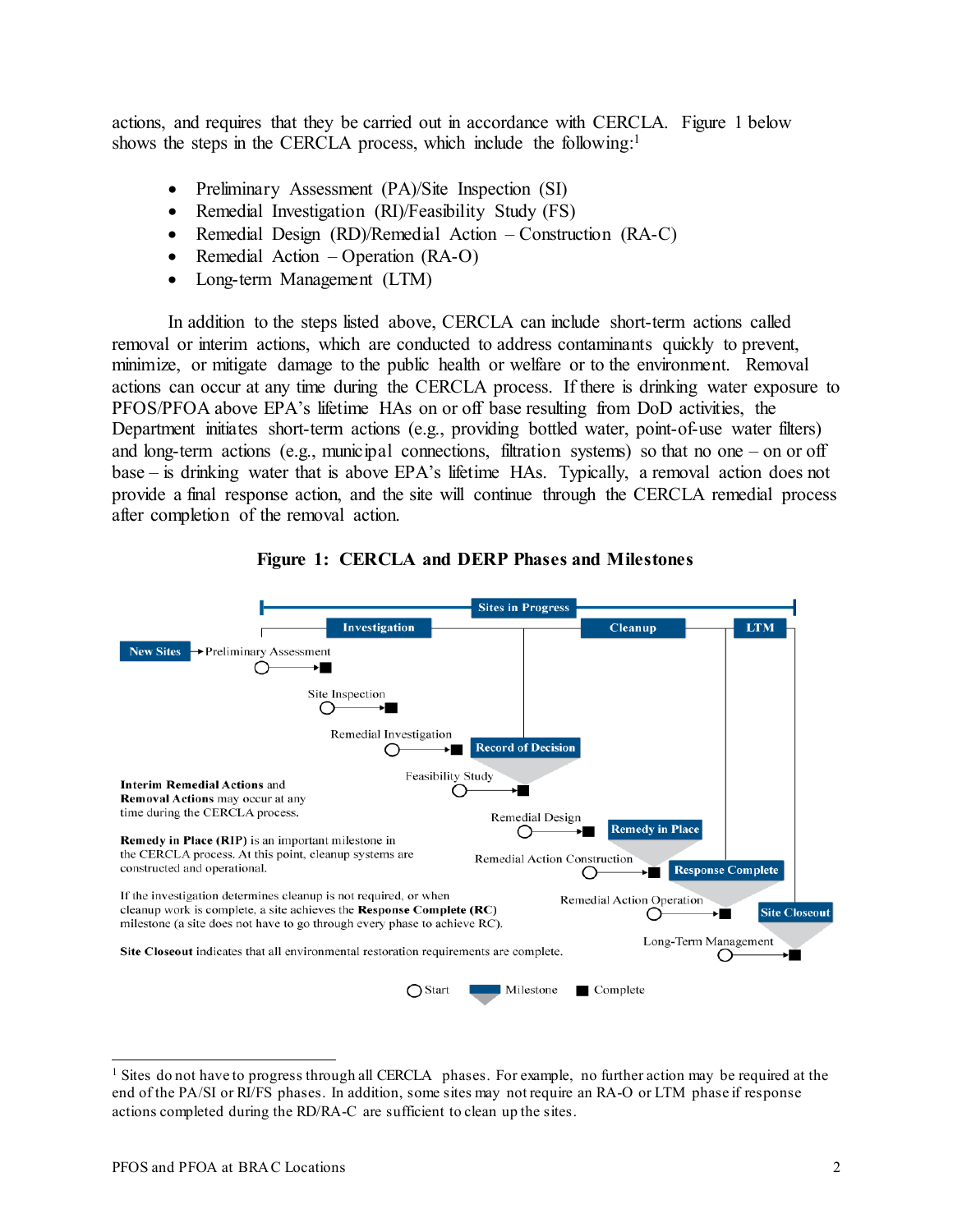DoD tailors the actual sequence, timing, and scope of cleanup actions to site-specific conditions. Additionally, the Department prioritizes resources and addresses sites where risk to human health is the highest. As DoD moves through the CERCLA process, it works in collaboration with regulatory agencies, communities, and other stakeholders to ensure open and transparent information-sharing. The following sections explain in more detail DoD's plan for addressing sites impacted by PFAS from DoD activities at BRAC locations.

#### <span id="page-5-0"></span>**Preliminary Assessment/Site Inspection (Initial Study Phase)**

During the PA, DoD reviews existing information to identify locations where DoD activities may have caused a PFAS release. This phase involves reviewing historical operations, documents, and maps located both on the installations and in national archives, as well as interviewing Military Service members and civilians who have historical knowledge of the operations that may have contributed to a potential PFAS release. Once completed, the PA identifies sites that may require a CERCLA response action and will continue in the CERCLA process.

The next step in the CERCLA process is to perform an SI on locations identified during the PA to confirm whether a PFAS release occurred. The SI typically involves sampling environmental media, such as soil or groundwater, and collecting and analyzing other data to determine the need for further action. DoD drafts the SI report, provides a copy to regulators for review, and makes the final report available to the public in the information repository located at or near the cleanup site. A typical PA/SI takes approximately one to three years to complete.

Through September 30, 2020, DoD has completed PAs/SIs at 39 of the 108 BRAC locations (36 percent) it has assessed or is assessing for PFAS use or potential release. Section V of this report contains additional information about the status of the PAs/SIs at the BRAC locations. The Department anticipates that it will complete PAs/SIs at 87 of these locations (81) percent) by the end of Fiscal Year (FY) 2022 and at the remaining 21 BRAC locations by the end of FY 2023.

Once the DoD Components have information from the PA/SI, they can make informed decisions about which sites need to move to the next phase (i.e., the RI/FS phase). In October 2019, the Department issued clarifying technical guidance to the Military Departments to ensure they consistently use screening levels at DoD cleanup sites to determine if advancing to the RI phase is warranted. DoD is using the same screening number as EPA provided in its December 19, 2019, "Interim Recommendations for Addressing Groundwater Contaminated with PFOA and PFOS."

For sites moving to the RI phase, DoD uses the data it gathered during the PA and SI to prioritize further action. DoD follows the federal cleanup law, which includes prioritizing sites for cleanup using a risk-based process – essentially "worst first." The Department's focus is the health and safety of its men and women in uniform, their families, its civilian workforce, and the communities surrounding its installations. Therefore, DoD addresses sites that pose a greater potential risk to human health or the environment before sites posing a lesser risk.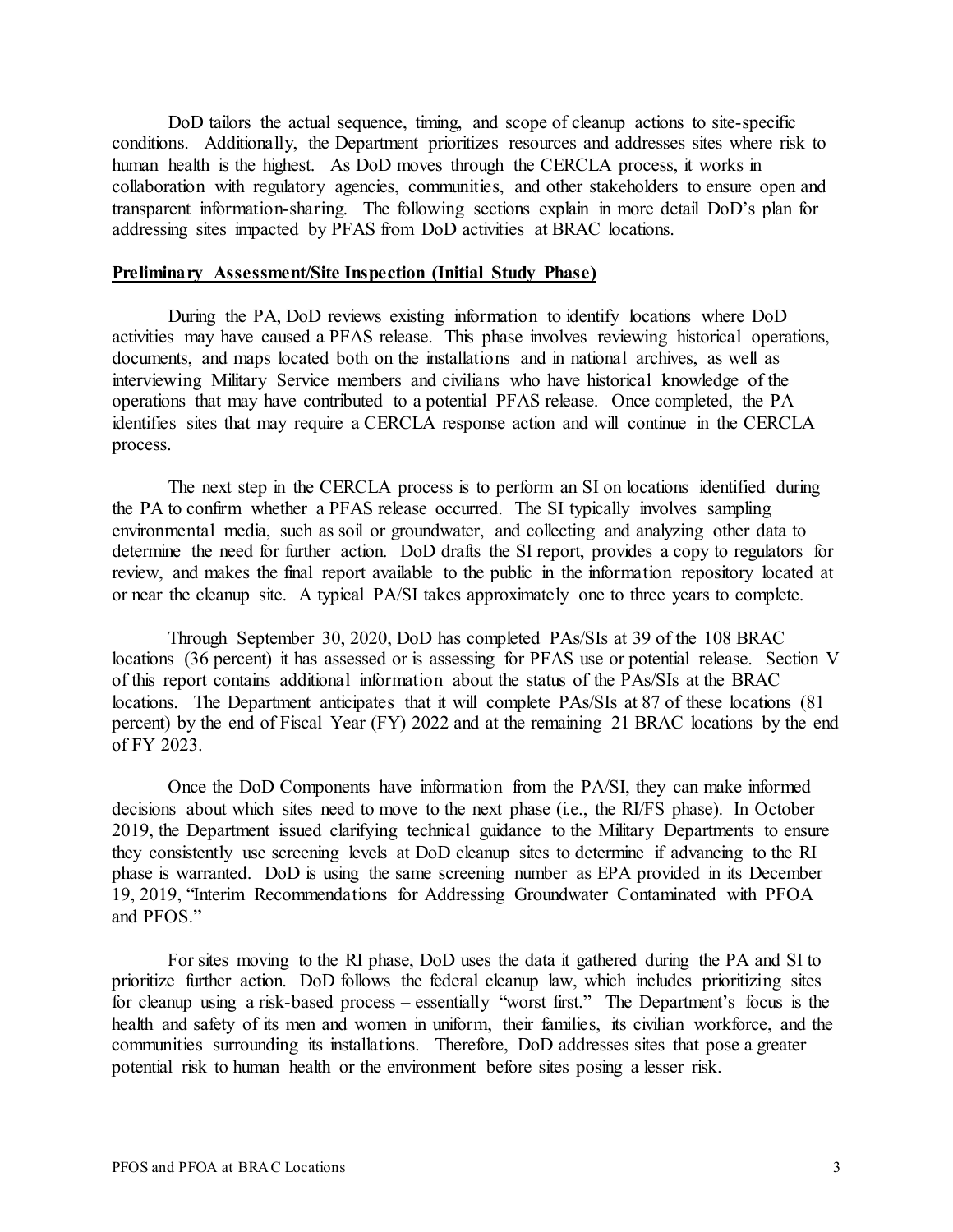#### <span id="page-6-0"></span>**Remedial Investigation/Feasibility Study (Detailed Study)**

During the RI, DoD collects detailed information through field investigations to characterize site conditions. This phase involves determining the nature and extent of the PFAS (e.g., the PFAS source, how widespread the PFAS are); assessing actual and potential exposure pathways; and evaluating risks to human health (e.g., conducting a human health risk assessment). The RI/FS phase typically takes approximately three to six years to complete. Through September 30, 2020, DoD has started the RI phase at 15[2](#page-6-2) of the 108 BRAC locations (14 percent) being assessed for PFAS use or potential release. Section V of this report contains additional information about the status of the RIs at the BRAC locations.

Under EPA's longstanding risk assessment policies, the lifetime HA toxicity information is used to determine a site-specific risk-based cleanup level for groundwater that is a current or potential source of drinking water. Therefore, DoD considers EPA's lifetime HA toxicity information when assessing risk to human health under CERCLA during the RI. The National Defense Authorization Act (NDAA) for FY 2020 and EPA's December 19, 2019, "Interim Recommendations for Addressing Groundwater Contaminated with PFOA and PFOS" support this course of action. If PFAS at a site is below the unacceptable risk level, no further work is required.

If PFAS results in an unacceptable risk to human health and the environment based on EPA's risk assessment policies, then DoD will conduct an FS. During the FS, DoD develops, screens, and evaluates remedial cleanup alternatives in detail; assesses the potential performance of each alternative to meet site-specific cleanup goals; and works with regulators to select a permanent solution that is protective of human health and the environment. All cleanup remedy evaluations must be based on an analysis using the nine criteria found in the CERCLA regulations (i.e., National Oil and Hazardous Substances Pollution Contingency Plan (NCP)).<sup>[3](#page-6-3)</sup>

CERCLA also requires a proposed plan, which summarizes the RI/FS; provides a brief description of the cleanup alternatives evaluated; discusses the rationale that supports the preferred cleanup alternative; and summarizes formal comments received from supporting agencies. After the completion of the proposed plan, and the opportunity for public comment, DoD selects the remedy in a decision document. In the decision document, DoD identifies the final selected cleanup remedy and the cleanup level it is working to achieve, and considers public comments and community concerns. DoD provides the decision document to regulators for review. For sites on EPA's National Priorities List, DoD must obtain regulatory concurrence on the decision document.

#### <span id="page-6-1"></span>**Remedial Design/Remedial Action – Construction/Remedial Action – Operation (Cleanup)**

During the Cleanup phase, DoD develops the design plans and specifications of the selected cleanup remedy in the decision document, which regulators review, and constructs or

<span id="page-6-2"></span><sup>2</sup> This number includes five locations where the PA/SI phase is also underway as of September 30, 2020.

<span id="page-6-3"></span><sup>&</sup>lt;sup>3</sup> The NCP nine criteria include overall protection of human health and the environment; compliance with applicable or relevant and appropriate standards; long-term effectiveness and permanence; reduction of toxicity, mobility, or volume; short-term effectiveness; implementability; cost; state acceptance; and community acceptance.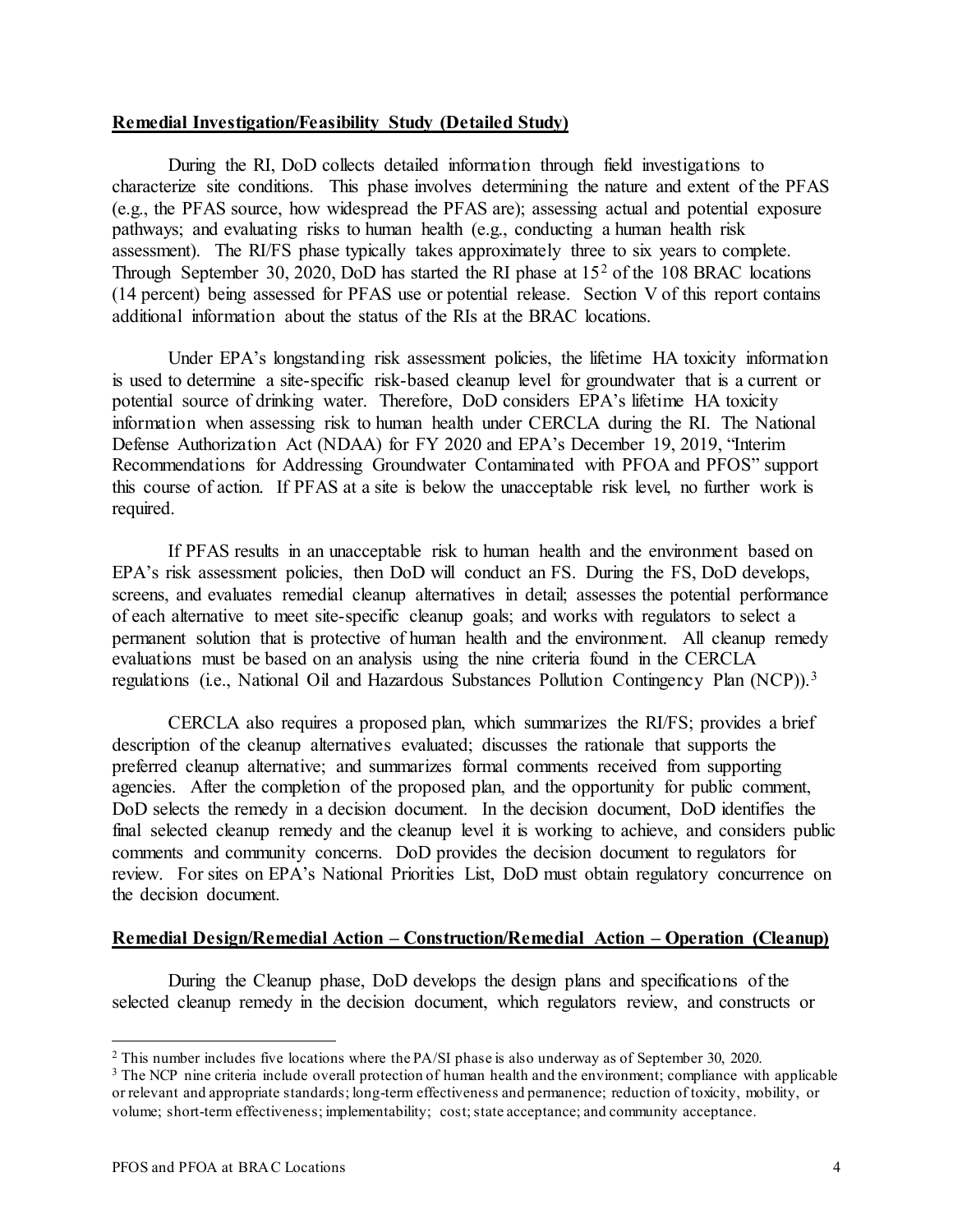implements the selected cleanup remedy. DoD documents that it has constructed and installed the remedy and provides this documentation to the regulators. The RD/RA-C process typically takes approximately two to four years to complete.

After constructing the remedy, DoD operates, maintains, and monitors the cleanup system and site until it achieves the cleanup level(s) in the decision document. The RA-O phase may also include implementation, management, and maintenance of land use controls (LUCs), and can take anywhere from 1 to 30 or more years to complete, or in some cases it can continue in perpetuity. During this time, DoD optimizes the systems, ensures the systems are operating properly, performs sampling to monitor progress, and verifies that the sites are protective of human health and the environment.

The Department measures cleanup progress against the Response Complete milestone, which occurs when cleanup activities are complete and DoD has documented this determination and sought regulatory agreement (although DoD or a subsequent landowner may continue to monitor the site).

#### <span id="page-7-0"></span>**Long-term Management**

Following achievement of the Response Complete milestone, DoD may monitor the longterm protectiveness of the remedy during the LTM phase. The LTM phase is required when the cleanup levels do not allow unrestricted use of the property. Actions during this phase may involve monitoring site conditions, implementing and managing LUCs, and performing five-year reviews. DoD closes out a site only when there is no future environmental liability at the site (i.e., when cleanup goals have been achieved that allow for unlimited use and unrestricted exposure). However, not all sites can achieve unlimited use and unrestricted exposure; some may remain in the LTM phase in perpetuity.

Figure 2 below shows the typical amount of time it takes to complete the CERCLA phases described above.

<span id="page-7-2"></span>



# <span id="page-7-1"></span>**IV. TRANSPARENCY**

DoD works in collaboration with regulatory agencies, communities, and other stakeholders throughout the CERCLA process, as discussed above. DoD is engaged in several initiatives to ensure it communicates its efforts to address PFAS in a consistent, open, and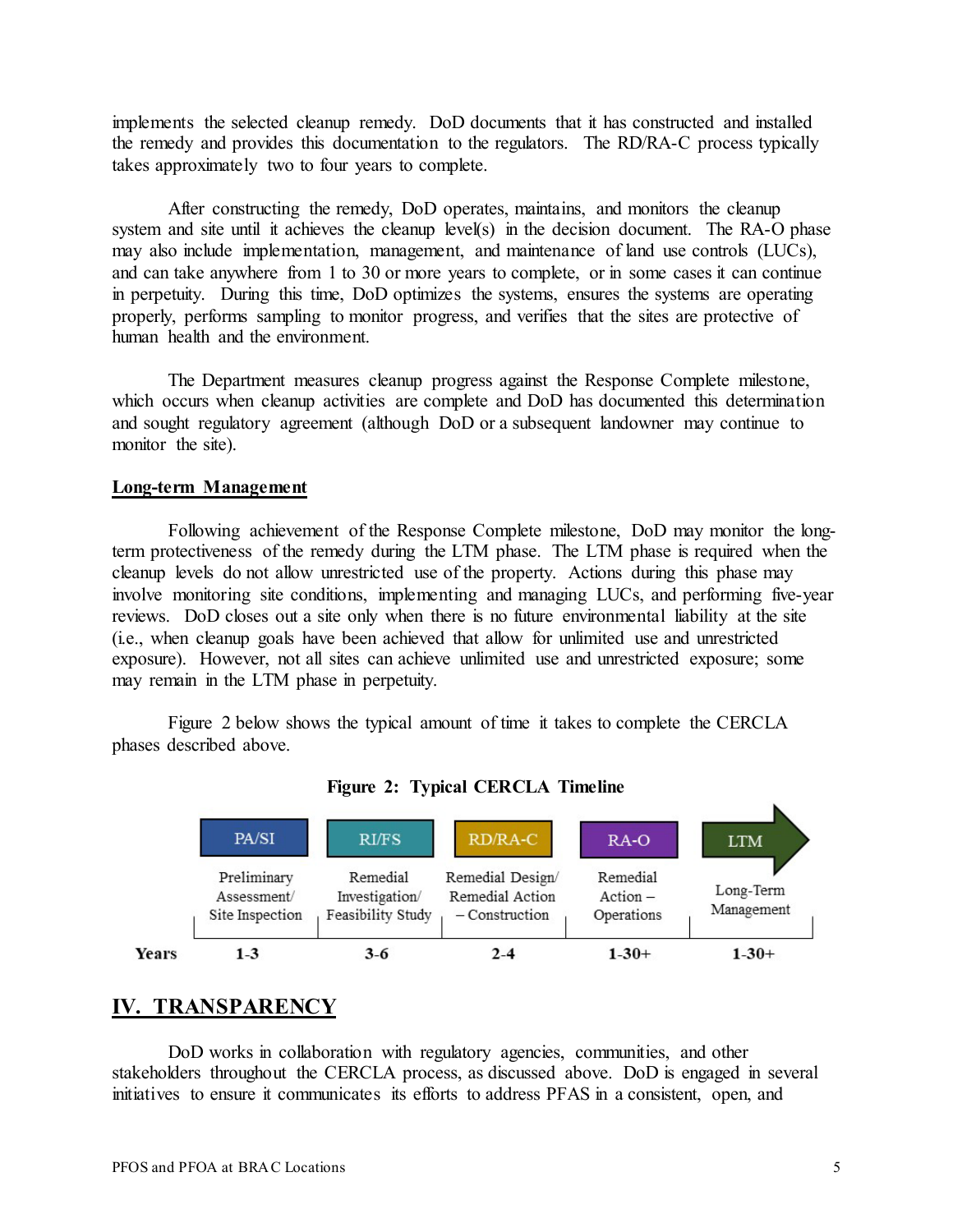transparent manner. For example, when DoD detects elevated levels of PFAS that may pose an unacceptable risk to human health, it uses an outreach strategy to promptly notify affected community members. Outreach efforts may include:

- Communicating to potentially affected communities;
- Partnering with local regulatory and governmental organizations to reach stakeholders;
- Hosting public meetings;
- Alerting and engaging with the media;
- Messaging through community social media; and
- Updating community leaders.

The DoD Components use a variety of methods to actively reach out to and notify the surrounding communities about the potential impacts of PFAS. For example, the Army maintains a PFAS website where it posts information about installations where it detected PFOS/PFOA in drinking water above EPA's lifetime HAs. The website also provides the public with access to DoD's and the Army's PFAS policies. Additional information can be found at [https://www.denix.osd.mil/army-pfas/the-army-addresses-pfos-pfoa/.](https://www.denix.osd.mil/army-pfas/the-army-addresses-pfos-pfoa/) 

The Navy develops frequently asked questions documents to help the public understand Navy-wide and installation-specific cases related to PFAS that may impact their communities. Additionally, the Navy maintains a "PFAS Reading Room" (see https://www.navfac.navy.mil/products\_and\_services/ev/products\_and\_services/env\_restoration/p fas reading room.html) that provides the public with information about its PFAS policies; overviews of PFAS treatment methodologies; a fact sheet on the Navy's PFAS program status; and drinking water and groundwater sampling results for the Navy's active military installations and BRAC locations. The Navy also posts information such as PFAS sampling maps on installation-specific public websites. For more information about the Navy's policies and management strategy for addressing PFAS, see [http://www.secnav.navy.mil/eie/pages/pfc](http://www.secnav.navy.mil/eie/pages/pfc-pfas.aspx)[pfas.aspx.](http://www.secnav.navy.mil/eie/pages/pfc-pfas.aspx) 

The Air Force established an outreach program to provide potentially affected communities with consistent and accurate information regarding its responses to PFAS. The Air Force's community outreach efforts include participating in public community meetings (both ad hoc and Restoration Advisory Boards (RABs)<sup>[4](#page-8-0)</sup>), providing local and social media alerts and engagement, updating community leaders and influencers, and posting pertinent information on the Air Force Civil Engineer Center website (see [https://www.afcec.af.mil/WhatWeDo/Environment/Perfluorinated-Compounds/\)](https://www.afcec.af.mil/WhatWeDo/Environment/Perfluorinated-Compounds/) and installationspecific public websites. The Air Force also develops fact sheets to inform affected residents of its efforts to prevent human exposure to PFAS. Throughout the outreach process, the Air Force collaborates with local regulatory and government organizations to reach stakeholders.

<span id="page-8-0"></span><sup>4</sup> The Department encourages community involvement in the cleanup process through RABs. Since the early 1990s, DoD has established RABs at more than 125 BRAC locations in the U.S. and its territories to encourage communities and DoD personnel to identify and discuss potential cleanup issues.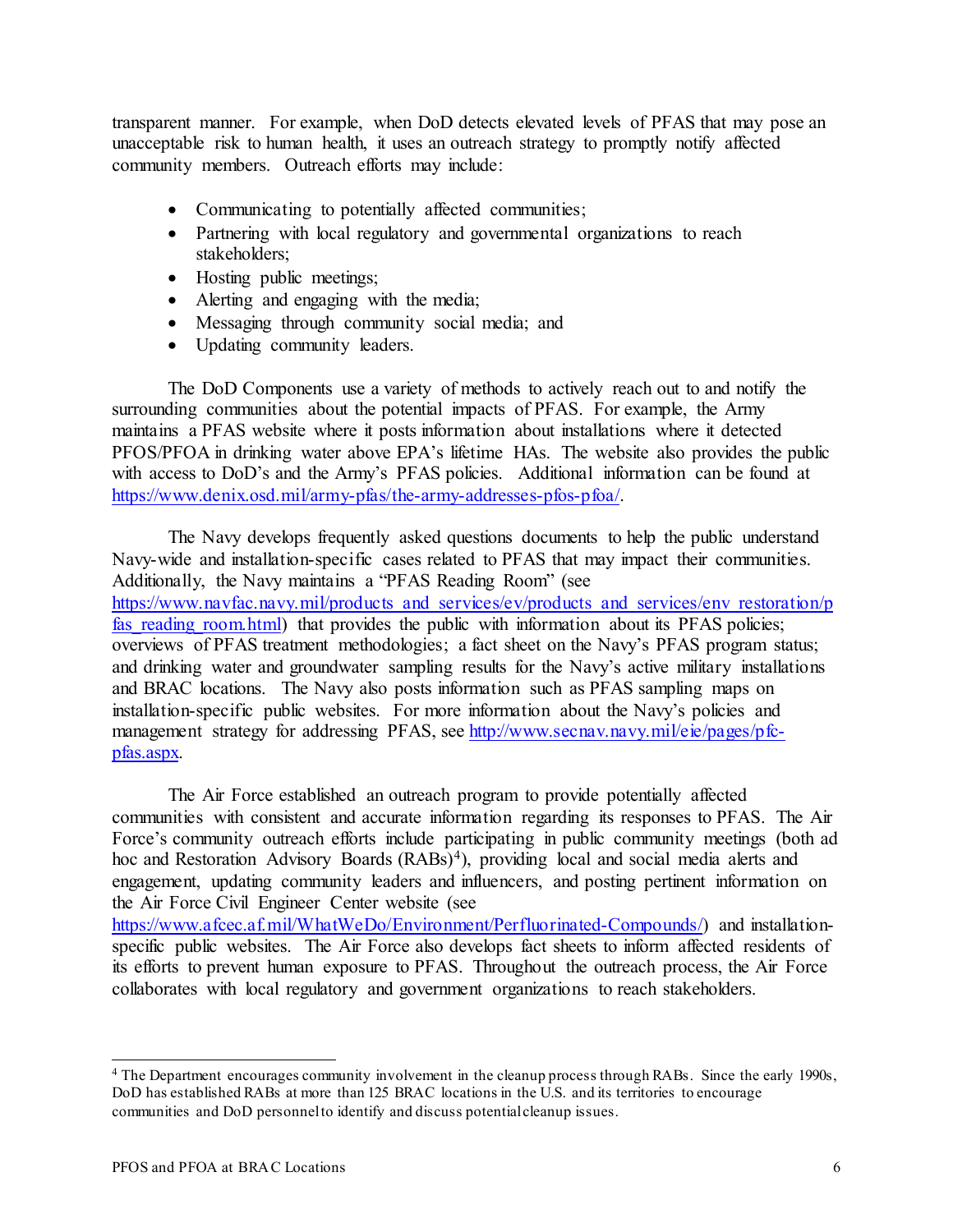The DoD Components maintain websites that provide additional information about their efforts to address PFAS. Appendix A contains a list of websites for BRAC locations that DoD has assessed or is assessing for PFAS use or potential release.

To further ensure the Department is transparent in its efforts to address PFAS, it stood up a DoD PFAS website [\(https://www.defense.gov/pfas/\)](https://www.defense.gov/pfas/) to provide the public with access to PFAS-related information. On this website, DoD maintains information such as the list of active military installations and BRAC locations where it is performing an assessment of PFAS use or potential release, as well as a map of these installations and locations.

DoD also established a policy in November 2019 to promote communication between installations and their communities. In accordance with this policy, the DoD Components 1) document that their installations have conducted appropriate, measured PFAS engagements (e.g., RAB meetings, mailings) with their stakeholders; and 2) gather feedback regarding the level of outreach and report on community questions and/or concerns that require further response. Additionally, the Department established a policy in September 2020 that provides the DoD Components with guidance for complying with Section 331(a) of the NDAA for FY 2020. Section 331(a) requires the DoD Components to seek to enter into agreements with municipalities or municipal drinking water utilities adjacent to military installations to jointly share drinking water monitoring data for PFAS and other emerging contaminants of concern.

DoD is making every effort to be transparent as it addresses PFAS at its BRAC locations. Moving forward, the Department will continue to engage in the initiatives discussed above to ensure it communicates with regulatory agencies, communities, and other stakeholders in a consistent, open, and transparent manner. The DoD Components will also ensure the PFAS fact sheets they post on their websites include information about BRAC locations. In addition to these efforts, DoD is working to improve its publicly available PFAS website to provide information more readily about the exposure of members of the Armed Forces, their families, and their communities to PFAS.

## <span id="page-9-0"></span>**V. PFOS/PFOADETECTIONS AND SITE REMEDIATION PLANS**

As of the end of FY 2020, DoD identified 108 BRAC locations requiring an assessment of PFAS use or potential release. These locations are listed in Appendix B. The Department followed a comprehensive approach to compile this list. The DoD Components searched their cleanup databases to determine where they may have used or potentially released PFAS, such as at fire training areas and aircraft crash sites. The list also includes locations where environmental regulators, the property owners, or other stakeholders presented DoD with evidence suggesting that the Department may have used or potentially released PFAS. The list is not static and may grow over time as DoD continues to assess its BRAC locations for PFAS use or potential release.

As the DoD Components identified the BRAC locations listed in Appendix B, they began conducting initial investigations to determine where they used or potentially released PFAS. These investigations involved conducting PAs/SIs to identify the locations that warrant further investigation in the RI/FS phase of the CERCLA process, as discussed previously. Appendix B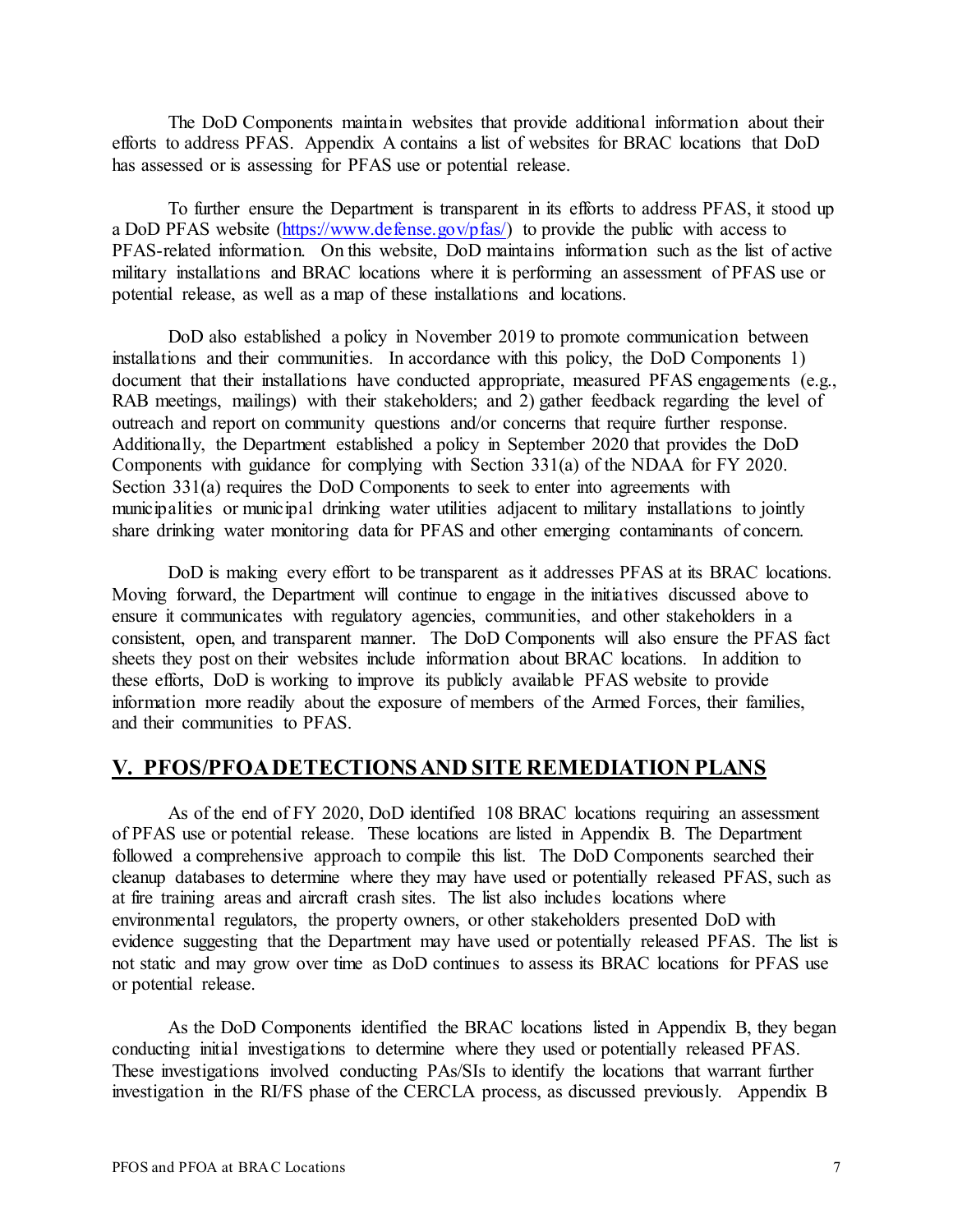provides PFOS/PFOA sampling information for the BRAC locations DoD has assessed or is assessing for PFAS use or potential release as of the end of FY 2020. Refer to the websites provided in Appendix A for additional information.

Appendix B includes the highest validated detections of PFOS/PFOA in drinking water and groundwater for those BRAC locations where DoD detected PFOS/PFOA above the method reporting limit. Where there was PFOS/PFOA in drinking water above EPA's lifetime HAs resulting from DoD activities, the Department immediately took actions to address the drinking water exposure. These actions include providing bottled water, point-of-use water filters, municipal connections, and filtration systems. As of the end of FY 2020, the DoD Components detected PFOS/PFOA in drinking water above EPA's lifetime HAs of 70 ppt where DoD is a known source at 12 of the BRAC locations (11 percent) listed in Appendix B. The DoD Components have implemented short- and long-term actions at all 12 locations, ensuring that no one – on or off base – is drinking water above EPA's lifetime HAs where DoD is the known source.

After ensuring that no one is drinking water above EPA's lifetime HAs resulting from DoD activities, sites continue through the CERCLA remedial cleanup process. Following this process, DoD fully investigates releases, prioritizes responses, and determines the appropriate cleanup actions based on risk. The Department prioritizes resources and addresses sites where risk to human health is the highest. It is important to note that locations with high detections of PFOS/PFOA may not necessarily be the highest priority locations for cleanup. As discussed above, DoD prioritizes sites for cleanup using a risk-based process. Through this approach, the Department considers the nature and extent of a site's contamination, the likelihood that contaminants will migrate, and potential impacts on human and ecological receptors when prioritizing sites. Under EPA's longstanding risk assessment policies, DoD is using the lifetime HA toxicity information to determine a site-specific risk-based cleanup level for groundwater that is a current or potential source of drinking water. Therefore, locations with high detections of PFOS/PFOA may not be the highest priority for cleanup.

Regarding site remediation plans, Appendix B includes the current investigation phase(s), actual and projected phase start date(s), and projected phase completion date(s) for the BRAC locations as of the end of FY 2020. Appendix B identifies the locations that are in the PA/SI and RI phases.<sup>5</sup> It also identifies the locations where the PA/SI phase is complete and the RI phase is planned, where the PA/SI phase has not started,<sup>6</sup> and where all activities to address  $PFOS/PFOA$ are complete. Figure 3 below summarizes this phase status.

<span id="page-10-1"></span><span id="page-10-0"></span><sup>5</sup> Locations that are in both the PA/SI and RI phases as of the end of FY 2020 are included in the count of locations that are in the PA/SI phase in Figure 3.

<span id="page-10-2"></span><sup>6</sup> Most of the locations where the PA/SI phase is planned were added to the inventory in FY 2020.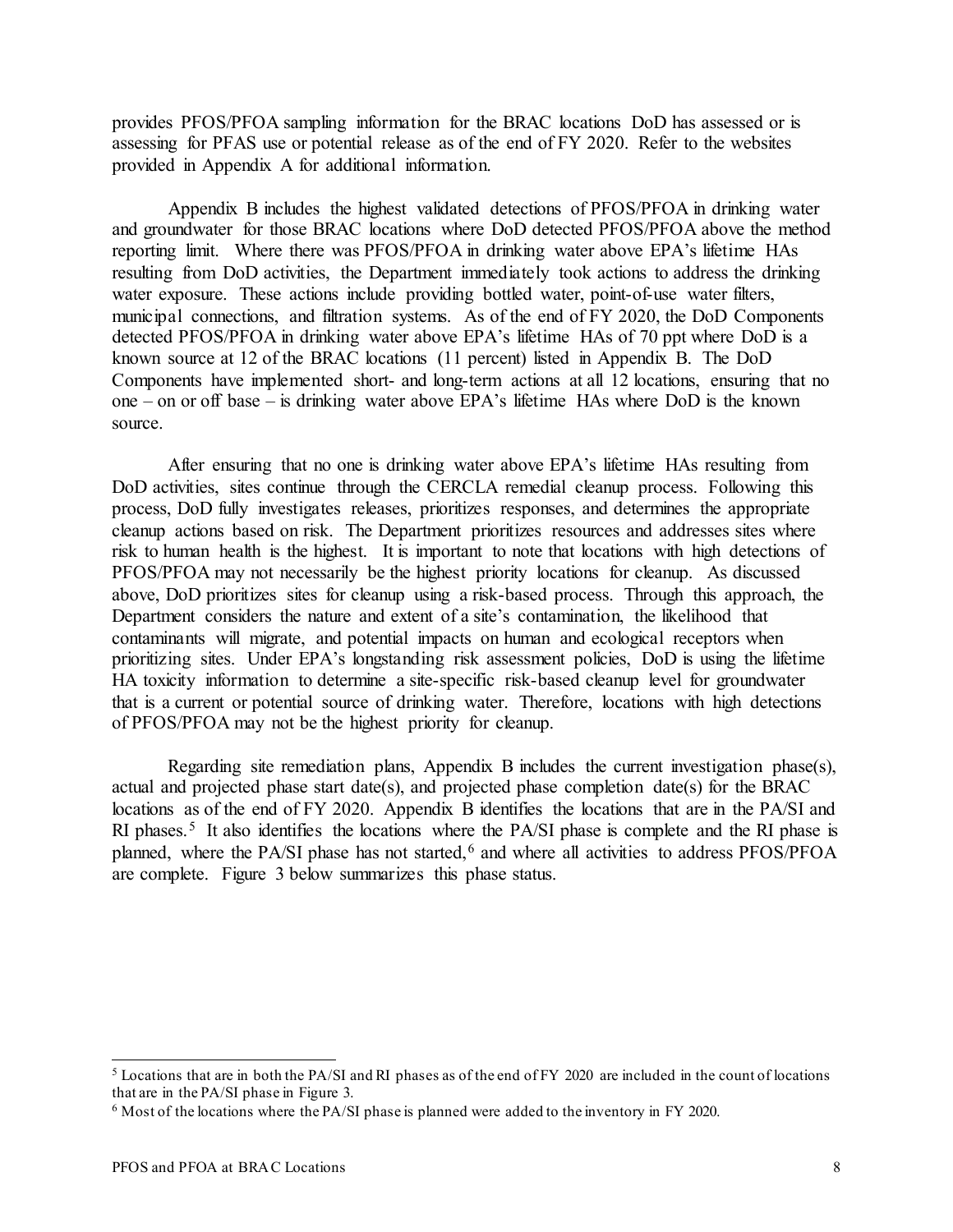

**Figure 3: Status of Investigations at DoD BRAC Locations as of the end of FY 2020** 

Appendix B also shows where the DoD Components have implemented or plan to implement a removal action to address contaminants quickly to prevent, minimize, or mitigate damage to the public health or welfare or to the environment. As mentioned previously, a removal action typically does not provide a final response action, and the site will continue through the CERCLA remedial process following completion of the removal action.

# <span id="page-11-0"></span>**VI. ESTIMATED CURRENT AND FUTURE COSTS AND TIMELINES FOR REMEDIATION AT BRAC LOCATIONS**

The DoD Components are investigating and addressing DoD releases of PFAS at BRAC locations. Through the end of FY 2020, DoD has obligated approximately \$313.8 million to investigate and clean up PFAS, as shown in Appendix B. Appendix B also shows that DoD anticipates obligating \$62.8 million in FY 2021, and an additional \$1,198.2 million after FY 2021, to continue these efforts. DoD expects this estimate to increase as the initial assessments are completed and more information is known about the extent of the cleanup required. The Department will plan and program for these requirements as they are defined.

The funding data presented in Appendix B represents a snapshot in time of the obligations and estimated costs to investigate and clean up PFAS as of September 30, 2020. The DoD Components developed the cost estimates prior to the enactment of the FY 2021 Appropriations Act, which may affect their planned obligations. Additionally, DoD does not track funding by contaminant and, as such, the cost data presented in Appendix B represents to the best of the DoD Components' abilities their estimates of the funding obligated through FY 2020, and to be obligated in FY 2021 and beyond, for investigations and cleanup of DoD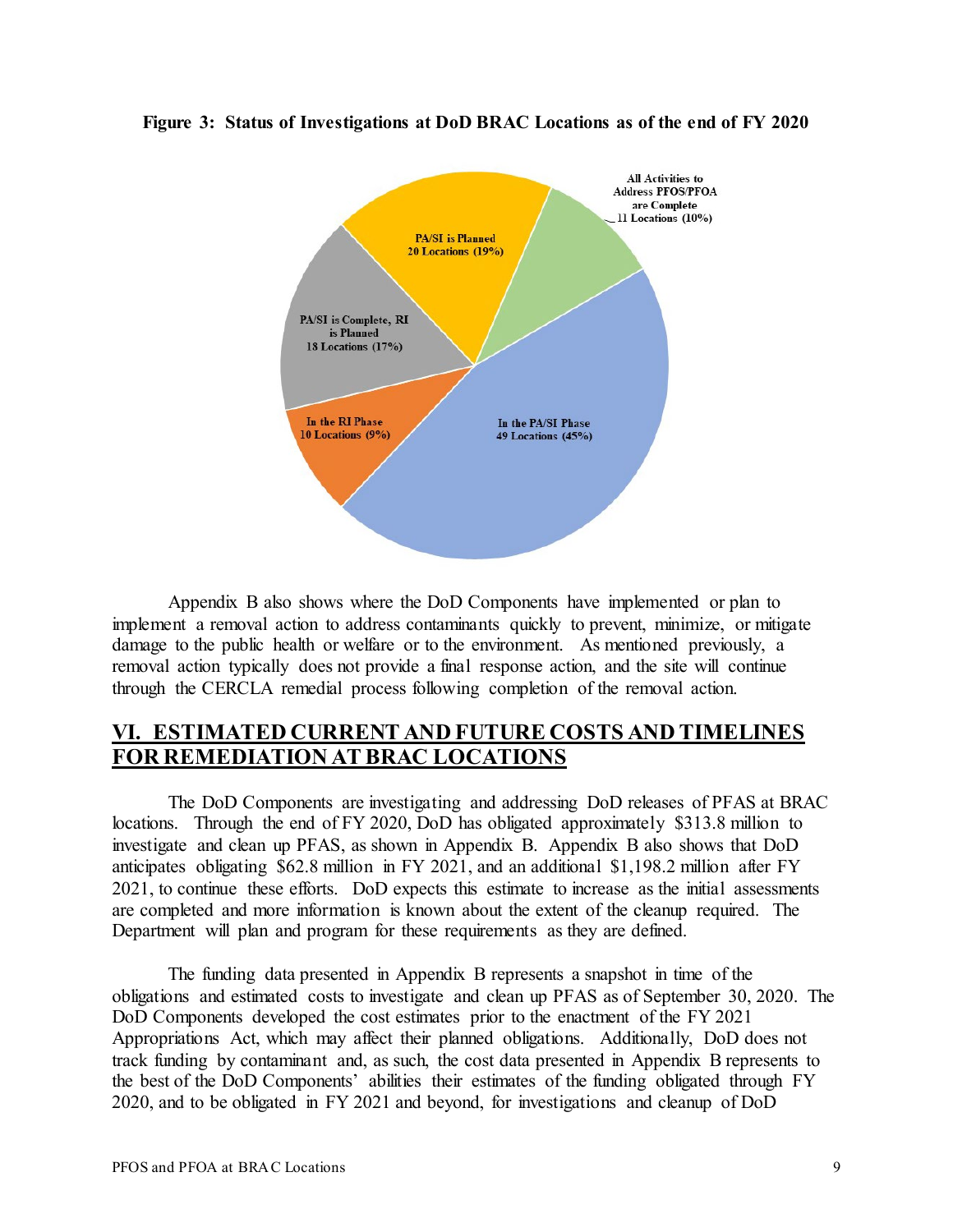releases of PFAS. However, the Department of Defense Base Closure Account is adequately funded to pursue all executable remediation activities in FY 2021.

As mentioned above, the Department expects the future cost estimates included in Appendix B to increase as the DoD Components complete the RI/FS phase and determine what cleanup actions are required if a PFAS release results in an unacceptable risk to human health and the environment based on EPA's risk assessment policies. Upon completion of the RI/FS phase, the DoD Components will better understand the cleanup schedules and estimated costs to complete cleanup at these locations.

Appendix B contains information about the status of investigations at the BRAC locations that DoD has assessed or is assessing for PFAS use or potential release, as discussed in the previous section. Appendix B shows the timeline for completing investigations that are underway and planned as of the end of FY 2020. As the DoD Components complete these investigations and learn more about the locations, they will update their cleanup timelines and future cost estimates.

## <span id="page-12-0"></span>**VII. CONCLUSION**

DoD is taking action to reduce the risks of PFAS to human health by following the CERCLA process to address releases to the environment resulting from DoD activities at BRAC locations. DoD is committed to ensuring that it protects the health and safety of its DoD personnel, their families, and the communities surrounding its BRAC locations. The Department identified 108 BRAC locations requiring an assessment of PFAS use or potential release to determine what future cleanup activities, if any, are required; DoD has completed all activities to address PFAS at 10 percent of these locations. DoD is partnering with stakeholders and maximizing transparency, public participation, and collaboration throughout the process to ensure the public and regulators are informed and involved. DoD has obligated \$313.8 million through the end of FY 2020 and plans to obligate \$62.8 million in FY 2021 to address its PFAS releases at BRAC locations. The Department plans to obligate an additional \$1,198.2 million after FY 2021 to address PFAS releases, based on information available as of the end of FY 2020. DoD expects this estimate to increase as the initial assessments are completed and more information is known about the extent of the cleanup required. The Department will plan and program for these requirements as they are defined.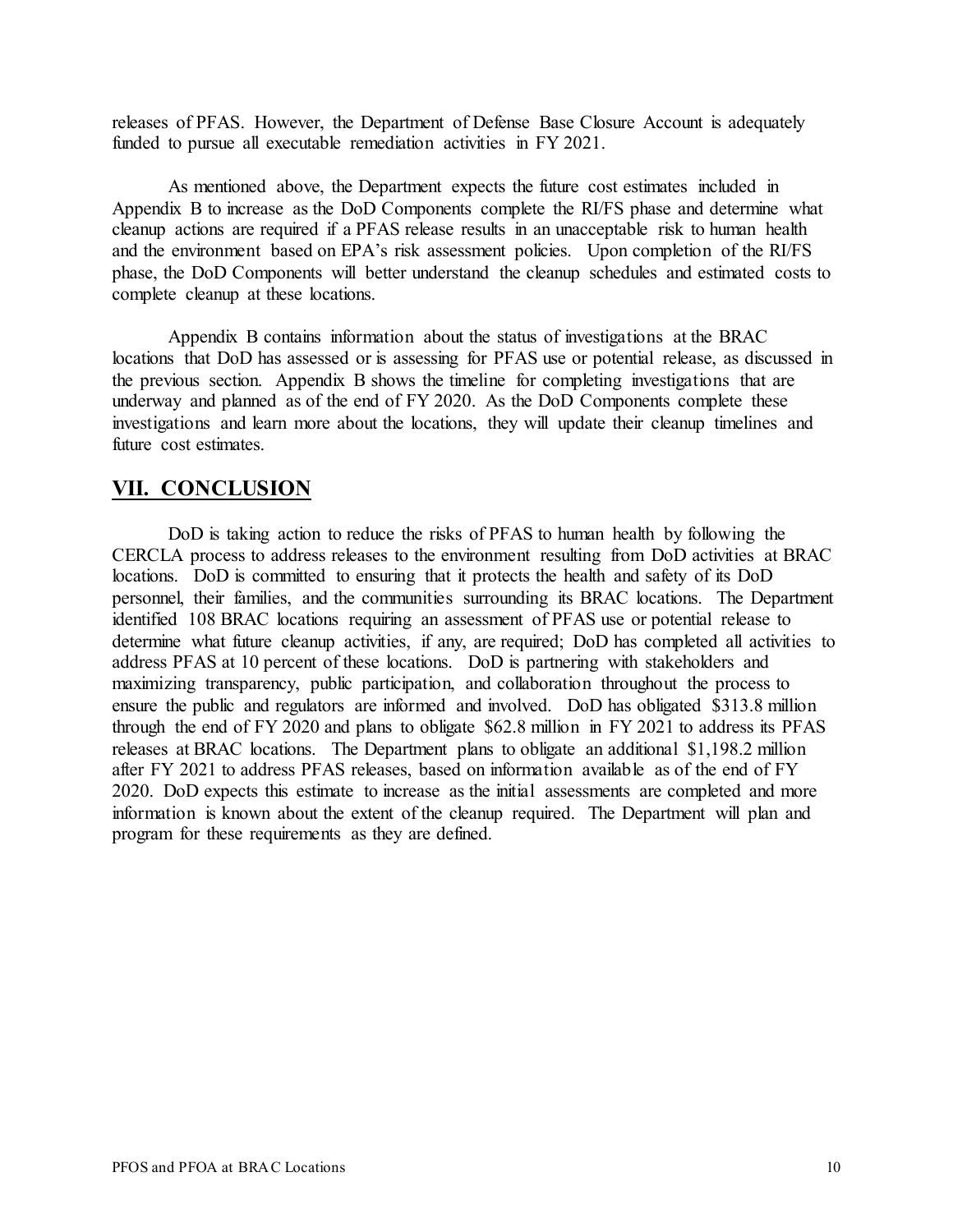This appendix contains a list of websites for Base Realignment and Closure locations where the Department of Defense has performed or is performing an assessment of per- and polyfluoroalkyl substances use or potential release.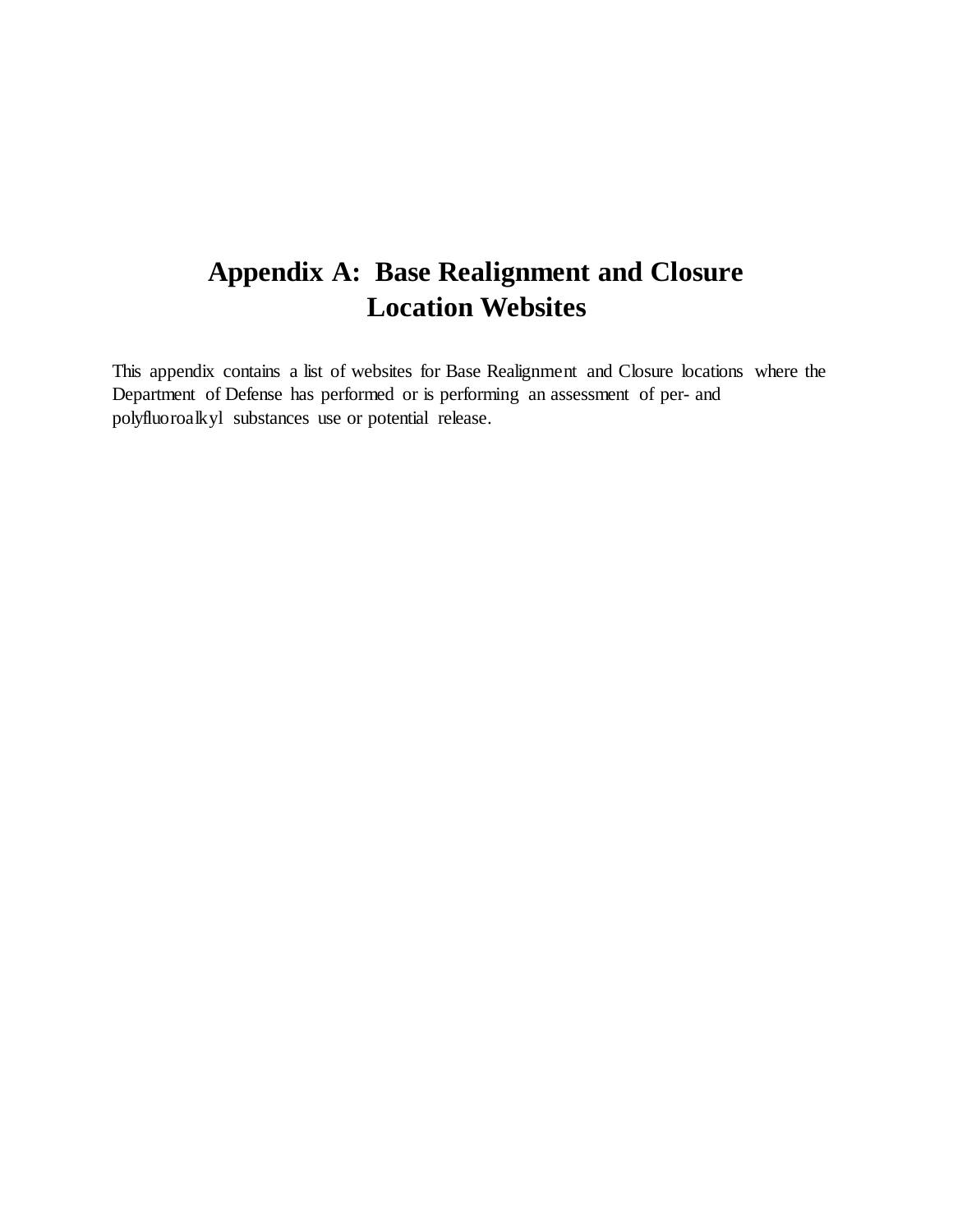Adak AK NAF: https://www.bracpmo.navy.mil/brac\_bases/other\_west/former\_naf\_adak.html

Air Force Research Laboratory Mesa: ar.afcec-cloud.af.mil

ALAMEDA NAS:

[https://www.bracpmo.navy.mil/brac\\_bases/california/former\\_nas\\_alameda.html](https://www.bracpmo.navy.mil/brac_bases/california/former_nas_alameda.html) 

Annapolis NSWC Carderock DIV Det:

https://www.bracpmo.navy.mil/brac\_bases/northeast/Former\_Naval\_Surface\_Warfare\_Center\_A [nnapolis.html](https://www.bracpmo.navy.mil/brac_bases/northeast/Former_Naval_Surface_Warfare_Center_Annapolis.html) 

Barbers Point NAS: [https://www.bracpmo.navy.mil/brac\\_bases/other\\_west/former\\_nas\\_barbers\\_point.html](https://www.bracpmo.navy.mil/brac_bases/other_west/former_nas_barbers_point.html) 

Bergstrom AFB: [ar.afcec-cloud.af.mil](https://ar.afcec-cloud.af.mil)

Brooks-City Base: [ar.afcec-cloud.af.mil](https://ar.afcec-cloud.af.mil) 

Brunswick NAS:

https://www.navfac.navy.mil/products and services/ev/products and services/env restoration/p fas\_reading\_room.html#TopOfPage

Buckley Annex: [ar.afcec-cloud.af.mil](https://ar.afcec-cloud.af.mil)

Carswell AFB: [ar.afcec-cloud.af.mil](https://ar.afcec-cloud.af.mil)

Castle AFB: [ar.afcec-cloud.af.mil](https://ar.afcec-cloud.af.mil)

Cecil Field NAS:

https://www.navfac.navy.mil/products and services/ev/products and services/env restoration/p fas\_reading\_room.html#TopOfPage

Chanute AFB: [ar.afcec-cloud.af.mil](https://ar.afcec-cloud.af.mil)

Charleston NS:

https://www.navfac.navy.mil/products and services/ev/products and services/env restoration/a dministrative\_records.html?p\_instln\_id=CHARLESTON\_CNC

Charleston NSY:

https://www.navfac.navy.mil/products and services/ev/products and services/env restoration/a dministrative\_records.html?p\_instln\_id=CHARLESTON\_CNC

Concord NWS:

[https://www.bracpmo.navy.mil/brac\\_bases/california/nws\\_seal\\_beach\\_concord.html](https://www.bracpmo.navy.mil/brac_bases/california/nws_seal_beach_concord.html) 

Dallas NAS:

https://www.navfac.navy.mil/products and services/ev/products and services/env restoration/p fas\_reading\_room.html#TopOfPage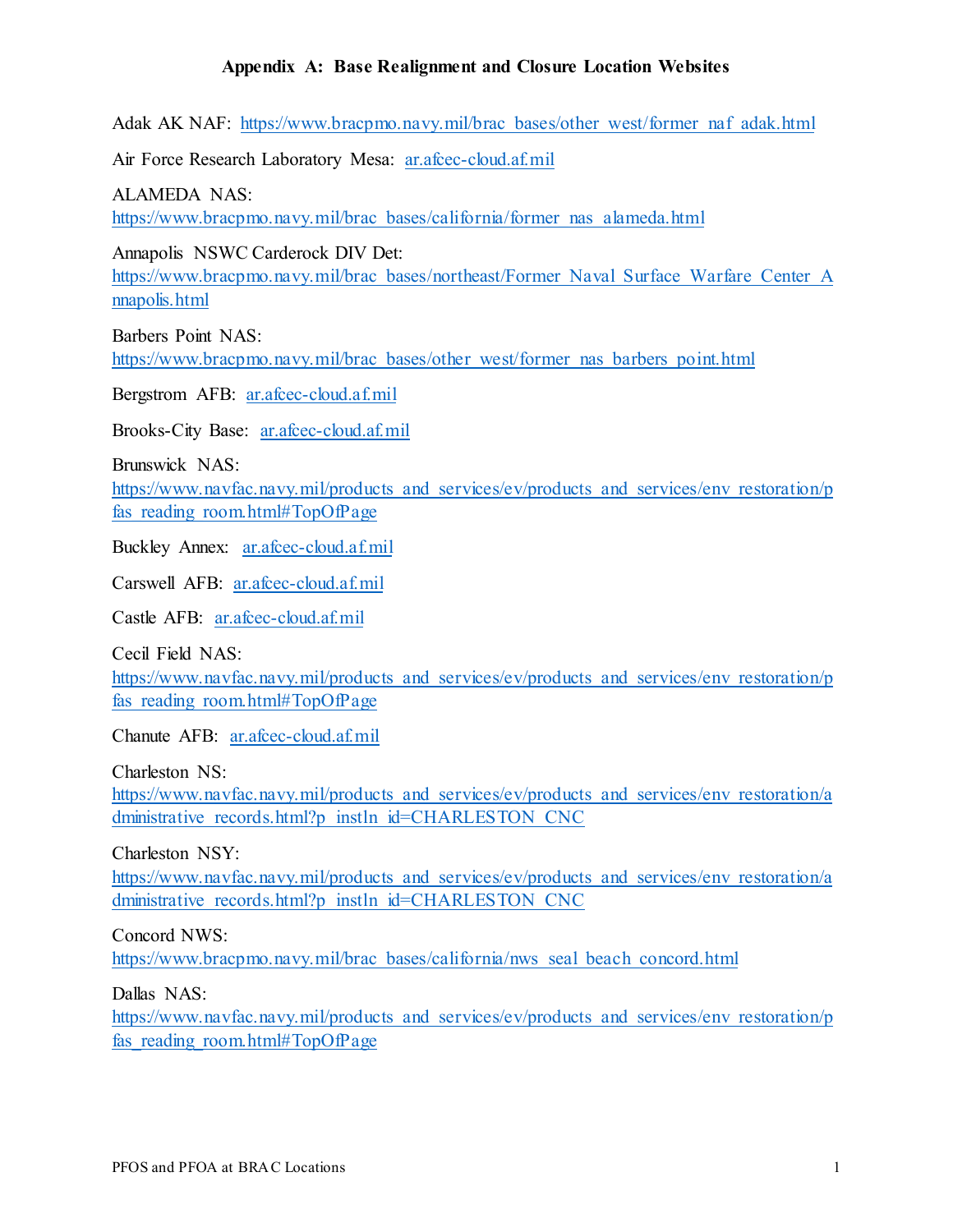DAVISVILLE NCBC:

https://www.navfac.navy.mil/products\_and\_services/ev/products\_and\_services/env\_restoration/p fas\_reading\_room.html#TopOfPage

Devens: [https://www.nae.usace.army.mil/missions/projects-topics/former-fort-devens](https://www.nae.usace.army.mil/missions/projects-topics/former-fort-devens-environmental-cleanup/)[environmental-cleanup/](https://www.nae.usace.army.mil/missions/projects-topics/former-fort-devens-environmental-cleanup/) 

Eaker AFB: [ar.afcec-cloud.af.mil](https://ar.afcec-cloud.af.mil)

El Toro MCAS:

https://geotracker.waterboards.ca.gov/view\_documents?global\_id=SLT8R2654056&document\_i [d=6007200](https://geotracker.waterboards.ca.gov/view_documents?global_id=SLT8R2654056&document_id=6007200) 

England AFB: [ar.afcec-cloud.af.mil](https://ar.afcec-cloud.af.mil)

Four Lakes Air National Guard Station: [ar.afcec-cloud.af.mil](https://ar.afcec-cloud.af.mil) 

Galena Forward Operating Location: [ar.afcec-cloud.af.mil](https://ar.afcec-cloud.af.mil)

General Mitchell Air Reserve Station: [ar.afcec-cloud.af.mil](https://ar.afcec-cloud.af.mil)

Gentile Air Force Station: [ar.afcec-cloud.af.mil](https://ar.afcec-cloud.af.mil) 

George AFB: [ar.afcec-cloud.af.mil](https://ar.afcec-cloud.af.mil) 

Glenview NAS:

https://www.navfac.navy.mil/products and services/ev/products and services/env restoration/a dministrative\_records.html?p\_instln\_id=GLENVIEW\_NAS

Griffiss AFB: [ar.afcec-cloud.af.mil](https://ar.afcec-cloud.af.mil)

Grissom AFB: [ar.afcec-cloud.af.mil](https://ar.afcec-cloud.af.mil) 

Guam Agana NAS: [https://www.bracpmo.navy.mil/brac\\_bases/other\\_west/former\\_nas\\_agana.html](https://www.bracpmo.navy.mil/brac_bases/other_west/former_nas_agana.html) 

Homestead AFB: [ar.afcec-cloud.af.mil](https://ar.afcec-cloud.af.mil)

Hunters Point Annex: [https://www.bracpmo.navy.mil/brac\\_bases/california/former\\_shipyard\\_hunters\\_point.html](https://www.bracpmo.navy.mil/brac_bases/california/former_shipyard_hunters_point.html) 

Kelly AFB: [ar.afcec-cloud.af.mil](https://ar.afcec-cloud.af.mil)

KEY WEST FL NAS: https://www.navfac.navy.mil/products\_and\_services/ev/products\_and\_services/env\_restoration/a dministrative\_records.html?p\_instln\_id=KEY\_WEST\_NAS

KI Sawyer AFB: [ar.afcec-cloud.af.mil](https://ar.afcec-cloud.af.mil)

Kulis Air National Guard Base: ar.afcec-cloud.af.mil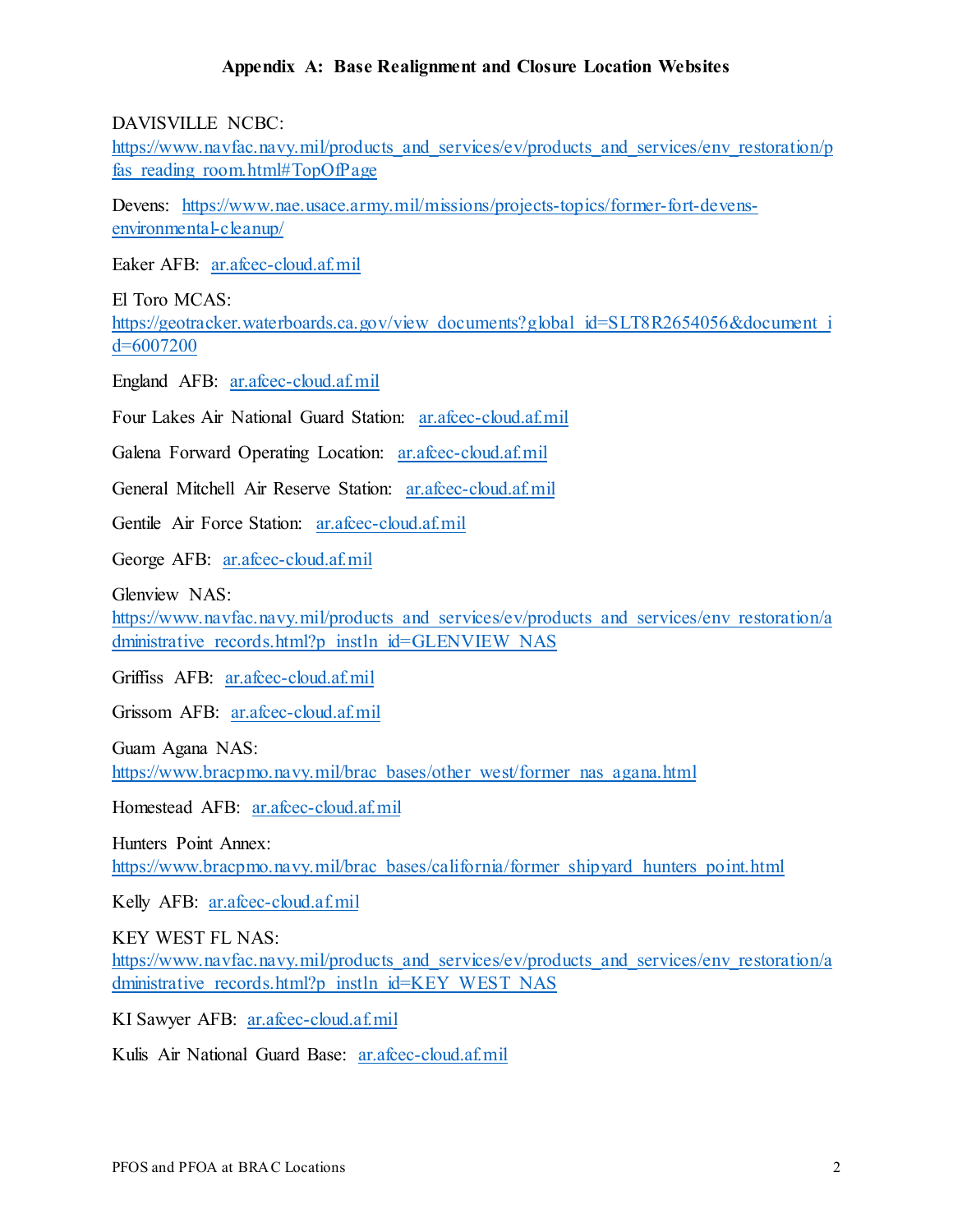Long Beach NS:

[https://www.bracpmo.navy.mil/brac\\_bases/california/former\\_long\\_beach\\_naval\\_complex.html](https://www.bracpmo.navy.mil/brac_bases/california/former_long_beach_naval_complex.html) 

Long Beach NSY:

[https://www.bracpmo.navy.mil/brac\\_bases/california/former\\_long\\_beach\\_naval\\_complex.html](https://www.bracpmo.navy.mil/brac_bases/california/former_long_beach_naval_complex.html) 

Loring AFB: [ar.afcec-cloud.af.mil](https://ar.afcec-cloud.af.mil)

Louisville Crane Division Det NOS/NSWC: https://www.navfac.navy.mil/products\_and\_services/ev/products\_and\_services/env\_restoration/a dministrative\_records.html?p\_instln\_id=LOUISVILLE\_NSWC

Lowry AFB: ar.afcec-cloud.af.mil

March AFB: ar.afcec-cloud.af.mil

Mare Island NSY:

https://www.envirostor.dtsc.ca.gov/public/final\_documents2?global\_id=48970002&doc\_id=604 [58576](https://www.envirostor.dtsc.ca.gov/public/final_documents2?global_id=48970002&doc_id=60458576) 

Mather AFB: [ar.afcec-cloud.af.mil](https://ar.afcec-cloud.af.mil) 

McClellan AFB: [ar.afcec-cloud.af.mil](https://ar.afcec-cloud.af.mil)

Memphis NAS (Millington): https://www.navfac.navy.mil/products and services/ev/products and services/env restoration/p fas\_reading\_room.html#TopOfPage

Moffett Field NAS: [https://www.bracpmo.navy.mil/brac\\_bases/california/former\\_nas\\_moffett\\_field.html](https://www.bracpmo.navy.mil/brac_bases/california/former_nas_moffett_field.html) 

Myrtle Beach AFB: [ar.afcec-cloud.af.mil](https://ar.afcec-cloud.af.mil)

Newark AFB: ar.afcec-cloud.af.mil

Norton AFB: [ar.afcec-cloud.af.mil](https://ar.afcec-cloud.af.mil)

O'Hare Air Reserve Station: [ar.afcec-cloud.af.mil](https://ar.afcec-cloud.af.mil)

Onizuka Air Force Station: ar.afcec-cloud.af.mil

Ontario Air Force Station: ar.afcec-cloud.af.mil

Orlando NTC:

https://www.navfac.navy.mil/products and services/ev/products and services/env restoration/p fas\_reading\_room.html#TopOfPage

Pease AFB: [ar.afcec-cloud.af.mil](https://ar.afcec-cloud.af.mil)

Philadelphia NS:

https://www.navfac.navy.mil/products\_and\_services/ev/products\_and\_services/env\_restoration/a dministrative\_records.html?p\_instln\_id=PHILADELPHIA\_NS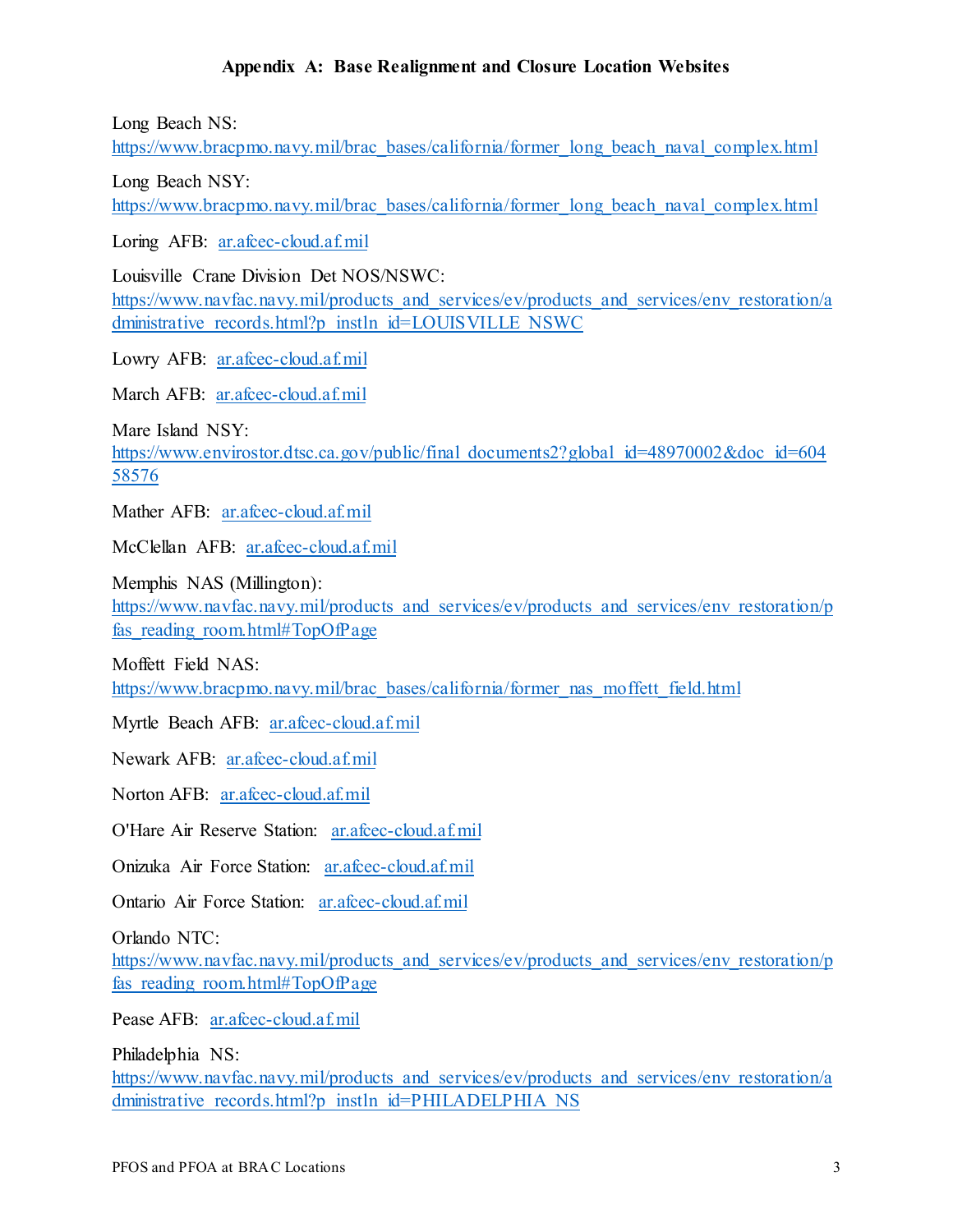Plattsburgh AFB: [ar.afcec-cloud.af.mil](https://ar.afcec-cloud.af.mil)

Puerto Rico NA/NAVACT:

https://www.navfac.navy.mil/products and services/ev/products and services/env restoration/i [nstallation\\_map/navfac\\_atlantic/southeast/ns\\_roosevelt\\_roads.html](https://www.navfac.navy.mil/products_and_services/ev/products_and_services/env_restoration/installation_map/navfac_atlantic/southeast/ns_roosevelt_roads.html) 

Puget Sound NS Sand Point:

[https://www.bracpmo.navy.mil/brac\\_bases/other\\_west/former\\_ns\\_puget\\_sound\\_sand\\_point.html](https://www.bracpmo.navy.mil/brac_bases/other_west/former_ns_puget_sound_sand_point.html) 

Reese AFB: [ar.afcec-cloud.af.mil](https://ar.afcec-cloud.af.mil) 

Richards-Gebaur AFB: [ar.afcec-cloud.af.mil](https://ar.afcec-cloud.af.mil)

Rickenbacker: [ar.afcec-cloud.af.mil](https://ar.afcec-cloud.af.mil)

Roslyn Air National Guard Station: [ar.afcec-cloud.af.mil](https://ar.afcec-cloud.af.mil)

South Weymouth NAS: https://www.navfac.navy.mil/products and services/ev/products and services/env restoration/p fas\_reading\_room.html#TopOfPage

Sudbury: [https://www.nae.usace.army.mil/missions/projects-topics/former-fort-devens](https://www.nae.usace.army.mil/missions/projects-topics/former-fort-devens-environmental-cleanup/)[environmental-cleanup/](https://www.nae.usace.army.mil/missions/projects-topics/former-fort-devens-environmental-cleanup/) 

Treasure Island NS:

https://www.envirostor.dtsc.ca.gov/public/final\_documents2?global\_id=38370044&doc\_id=603 [97370](https://www.envirostor.dtsc.ca.gov/public/final_documents2?global_id=38370044&doc_id=60397370) 

Trenton NAWC-AD:

https://www.navfac.navy.mil/products and services/ev/products and services/env restoration/p fas\_reading\_room.html#TopOfPage

Tustin MCAS:

https://geotracker.waterboards.ca.gov/profile\_report.asp?global\_id=DOD100395500

Warminster NAWC AD:

https://www.navfac.navy.mil/products and services/ev/products and services/env restoration/p [fas\\_reading\\_room.html#TopOfPage](https://www.navfac.navy.mil/products_and_services/ev/products_and_services/env_restoration/pfas_reading_room.html#TopOfPage) 

White Oak- NSWC Dahlgren DIV Det (Silver Spring): [https://www.bracpmo.navy.mil/brac\\_bases/northeast/former\\_warfare\\_center\\_white\\_oak.html](https://www.bracpmo.navy.mil/brac_bases/northeast/former_warfare_center_white_oak.html) 

Williams AFB: [ar.afcec-cloud.af.mil](https://ar.afcec-cloud.af.mil) 

Willow Grove NASJRB:

https://www.navfac.navy.mil/products and services/ev/products and services/env restoration/p fas\_reading\_room.html#TopOfPage

Wurtsmith AFB: [ar.afcec-cloud.af.mil](https://ar.afcec-cloud.af.mil)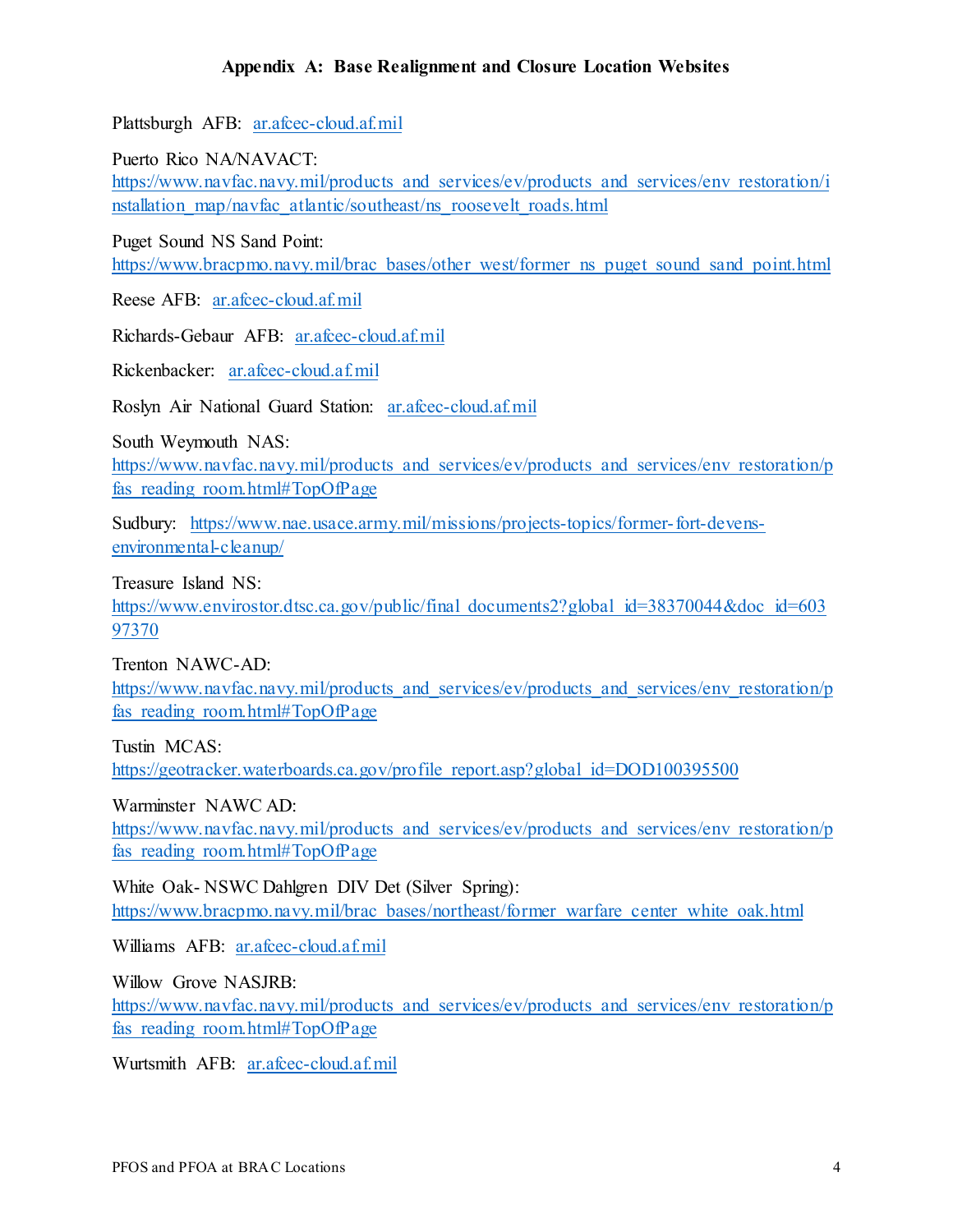This appendix provides the highest detections of perfluorooctane sulfonate and perfluorooctanoic acid in drinking water and groundwater; current phase status; current and planned removal actions; and actual and planned obligations to address Department of Defense releases of perand polyfluoroalkyl substances at Base Realignment and Closure locations as of the end of Fiscal Year 2020.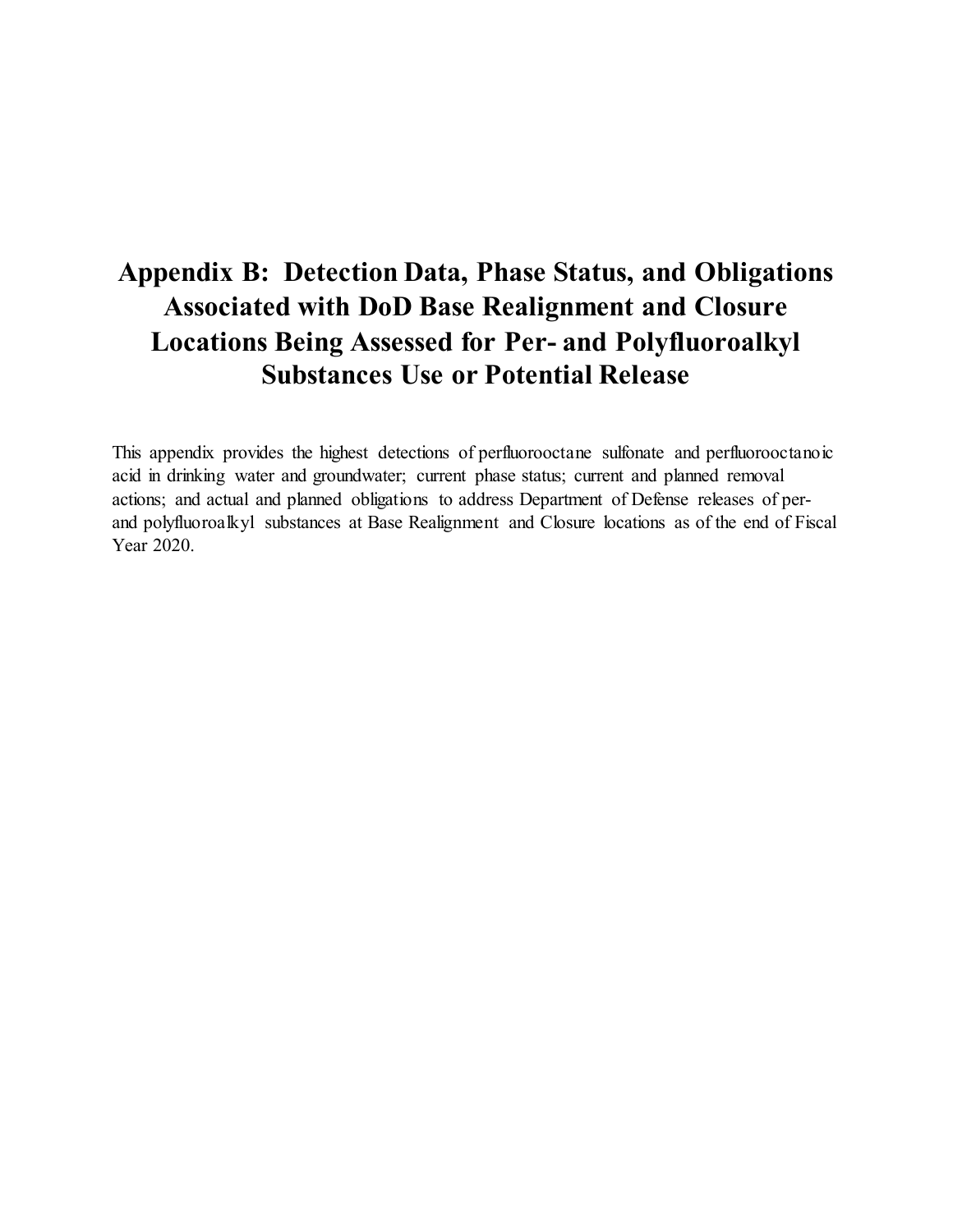| PFOS/PFOA:<br>PFOS/PFOA:<br>currently<br>underway; the<br>Determination<br>Determination<br>No Removal<br><b>ALAAP</b><br>PA/SI is planned.<br><b>Action Planned</b><br>Alabama<br>Pending<br>Pending<br>FY 2023 Q1<br>15<br>FY 2021 Q1<br>$\Omega$<br>Army<br>No phases are<br>PFOS/PFOA:<br>PFOS/PFOA:<br>currently<br>Determination<br>No Removal<br>Determination<br>underway; the<br>Fort McClellan BRAC<br>PA/SI is planned.<br><b>Action Planned</b><br>Alabama<br>Pending<br>Pending<br>15<br>Army<br>FY 2021 Q1<br>FY 2023 Q1<br>$\Omega$<br>No phases are<br>PFOS/PFOA:<br>PFOS/PFOA:<br>currently<br>Determination<br>Determination<br>underway; the<br>No Removal<br>Fort Chaffee<br>Pending<br>Pending<br>PA/SI is planned.<br>FY 2023 Q1<br><b>Action Planned</b><br>15<br>Army<br>Arkansas<br>FY 2021 Q1<br>$\Omega$<br>No phases are | <b>DoD</b><br>Component | <b>State/Territory</b> | <b>Installation Name</b> | <b>Highest</b><br><b>Detection of</b><br>PFOS/PFOA in<br><b>Drinking Water</b><br>$(ppt)^*$ | <b>Highest</b><br><b>Detection of</b><br>PFOS/PFOA in<br>Groundwater<br>$(ppt)^*$ | <b>Current Phase</b> | <b>Actual or</b><br>Estimated Start<br>Date (Fiscal<br>Year and<br>Quarter) | <b>Estimated</b><br>Completion<br>Date (Fiscal<br>Year and<br>Quarter) | <b>Removal Action</b> | <b>Actual</b><br><b>Obligations</b><br><b>Through FY</b><br>2020 (\$000) | <b>Planned</b><br><b>Obligations in</b><br>FY 2021 (\$000) | <b>Planned</b><br><b>Obligations</b><br>after FY 2021<br>$($000)^<$ |
|------------------------------------------------------------------------------------------------------------------------------------------------------------------------------------------------------------------------------------------------------------------------------------------------------------------------------------------------------------------------------------------------------------------------------------------------------------------------------------------------------------------------------------------------------------------------------------------------------------------------------------------------------------------------------------------------------------------------------------------------------------------------------------------------------------------------------------------------------|-------------------------|------------------------|--------------------------|---------------------------------------------------------------------------------------------|-----------------------------------------------------------------------------------|----------------------|-----------------------------------------------------------------------------|------------------------------------------------------------------------|-----------------------|--------------------------------------------------------------------------|------------------------------------------------------------|---------------------------------------------------------------------|
|                                                                                                                                                                                                                                                                                                                                                                                                                                                                                                                                                                                                                                                                                                                                                                                                                                                      |                         |                        |                          |                                                                                             |                                                                                   | No phases are        |                                                                             |                                                                        |                       |                                                                          |                                                            |                                                                     |
|                                                                                                                                                                                                                                                                                                                                                                                                                                                                                                                                                                                                                                                                                                                                                                                                                                                      |                         |                        |                          |                                                                                             |                                                                                   |                      |                                                                             |                                                                        |                       |                                                                          |                                                            |                                                                     |
|                                                                                                                                                                                                                                                                                                                                                                                                                                                                                                                                                                                                                                                                                                                                                                                                                                                      |                         |                        |                          |                                                                                             |                                                                                   |                      |                                                                             |                                                                        |                       |                                                                          |                                                            | $\Omega$                                                            |
|                                                                                                                                                                                                                                                                                                                                                                                                                                                                                                                                                                                                                                                                                                                                                                                                                                                      |                         |                        |                          |                                                                                             |                                                                                   |                      |                                                                             |                                                                        |                       |                                                                          |                                                            |                                                                     |
|                                                                                                                                                                                                                                                                                                                                                                                                                                                                                                                                                                                                                                                                                                                                                                                                                                                      |                         |                        |                          |                                                                                             |                                                                                   |                      |                                                                             |                                                                        |                       |                                                                          |                                                            |                                                                     |
|                                                                                                                                                                                                                                                                                                                                                                                                                                                                                                                                                                                                                                                                                                                                                                                                                                                      |                         |                        |                          |                                                                                             |                                                                                   |                      |                                                                             |                                                                        |                       |                                                                          |                                                            |                                                                     |
|                                                                                                                                                                                                                                                                                                                                                                                                                                                                                                                                                                                                                                                                                                                                                                                                                                                      |                         |                        |                          |                                                                                             |                                                                                   |                      |                                                                             |                                                                        |                       |                                                                          |                                                            | $\Omega$                                                            |
|                                                                                                                                                                                                                                                                                                                                                                                                                                                                                                                                                                                                                                                                                                                                                                                                                                                      |                         |                        |                          |                                                                                             |                                                                                   |                      |                                                                             |                                                                        |                       |                                                                          |                                                            |                                                                     |
|                                                                                                                                                                                                                                                                                                                                                                                                                                                                                                                                                                                                                                                                                                                                                                                                                                                      |                         |                        |                          |                                                                                             |                                                                                   |                      |                                                                             |                                                                        |                       |                                                                          |                                                            |                                                                     |
|                                                                                                                                                                                                                                                                                                                                                                                                                                                                                                                                                                                                                                                                                                                                                                                                                                                      |                         |                        |                          |                                                                                             |                                                                                   |                      |                                                                             |                                                                        |                       |                                                                          |                                                            |                                                                     |
|                                                                                                                                                                                                                                                                                                                                                                                                                                                                                                                                                                                                                                                                                                                                                                                                                                                      |                         |                        |                          |                                                                                             |                                                                                   |                      |                                                                             |                                                                        |                       |                                                                          |                                                            | 0                                                                   |
|                                                                                                                                                                                                                                                                                                                                                                                                                                                                                                                                                                                                                                                                                                                                                                                                                                                      |                         |                        |                          |                                                                                             |                                                                                   |                      |                                                                             |                                                                        |                       |                                                                          |                                                            |                                                                     |
|                                                                                                                                                                                                                                                                                                                                                                                                                                                                                                                                                                                                                                                                                                                                                                                                                                                      |                         |                        |                          | PFOS/PFOA:                                                                                  |                                                                                   | currently            |                                                                             |                                                                        |                       |                                                                          |                                                            |                                                                     |
| <b>PFOS: 447</b><br>Determination<br>underway; the<br>No Removal                                                                                                                                                                                                                                                                                                                                                                                                                                                                                                                                                                                                                                                                                                                                                                                     |                         |                        |                          |                                                                                             |                                                                                   |                      |                                                                             |                                                                        |                       |                                                                          |                                                            |                                                                     |
| California<br>Fort Ord<br><b>PFOA: 270</b><br>PA/SI is planned.<br>FY 2021 Q1<br>FY 2023 Q1<br><b>Action Planned</b><br>308<br>160<br>Pending<br>Army                                                                                                                                                                                                                                                                                                                                                                                                                                                                                                                                                                                                                                                                                                |                         |                        |                          |                                                                                             |                                                                                   |                      |                                                                             |                                                                        |                       |                                                                          |                                                            | 0                                                                   |
| No phases are                                                                                                                                                                                                                                                                                                                                                                                                                                                                                                                                                                                                                                                                                                                                                                                                                                        |                         |                        |                          |                                                                                             |                                                                                   |                      |                                                                             |                                                                        |                       |                                                                          |                                                            |                                                                     |
| PFOS/PFOA:<br>PFOS/PFOA:<br>currently                                                                                                                                                                                                                                                                                                                                                                                                                                                                                                                                                                                                                                                                                                                                                                                                                |                         |                        |                          |                                                                                             |                                                                                   |                      |                                                                             |                                                                        |                       |                                                                          |                                                            |                                                                     |
| Determination<br>No Removal<br>Determination<br>underway; the<br>California<br><b>Hamilton Airfield</b><br>PA/SI is planned.<br><b>Action Planned</b><br>15<br>$\Omega$                                                                                                                                                                                                                                                                                                                                                                                                                                                                                                                                                                                                                                                                              |                         |                        |                          |                                                                                             |                                                                                   |                      |                                                                             |                                                                        |                       |                                                                          |                                                            |                                                                     |
| Pending<br>Pending<br>FY 2023 Q1<br>Army<br>FY 2021 Q1<br>No phases are                                                                                                                                                                                                                                                                                                                                                                                                                                                                                                                                                                                                                                                                                                                                                                              |                         |                        |                          |                                                                                             |                                                                                   |                      |                                                                             |                                                                        |                       |                                                                          |                                                            |                                                                     |
| PFOS/PFOA:<br>PFOS/PFOA:<br>currently                                                                                                                                                                                                                                                                                                                                                                                                                                                                                                                                                                                                                                                                                                                                                                                                                |                         |                        |                          |                                                                                             |                                                                                   |                      |                                                                             |                                                                        |                       |                                                                          |                                                            |                                                                     |
| Determination<br>Determination<br>underway; the<br>No Removal                                                                                                                                                                                                                                                                                                                                                                                                                                                                                                                                                                                                                                                                                                                                                                                        |                         |                        |                          |                                                                                             |                                                                                   |                      |                                                                             |                                                                        |                       |                                                                          |                                                            |                                                                     |
| PA/SI is planned.<br>FY 2023 Q1<br><b>Action Planned</b><br>California<br>Pending<br>Pending<br>FY 2021 Q1<br>15<br>Army<br>Lompoc                                                                                                                                                                                                                                                                                                                                                                                                                                                                                                                                                                                                                                                                                                                   |                         |                        |                          |                                                                                             |                                                                                   |                      |                                                                             |                                                                        |                       |                                                                          |                                                            |                                                                     |
| No phases are                                                                                                                                                                                                                                                                                                                                                                                                                                                                                                                                                                                                                                                                                                                                                                                                                                        |                         |                        |                          |                                                                                             |                                                                                   |                      |                                                                             |                                                                        |                       |                                                                          |                                                            |                                                                     |
| PFOS/PFOA:<br>PFOS/PFOA:<br>currently                                                                                                                                                                                                                                                                                                                                                                                                                                                                                                                                                                                                                                                                                                                                                                                                                |                         |                        |                          |                                                                                             |                                                                                   |                      |                                                                             |                                                                        |                       |                                                                          |                                                            |                                                                     |
| Determination<br>No Removal<br>Determination<br>underway; the                                                                                                                                                                                                                                                                                                                                                                                                                                                                                                                                                                                                                                                                                                                                                                                        |                         |                        |                          |                                                                                             |                                                                                   |                      |                                                                             |                                                                        |                       |                                                                          |                                                            |                                                                     |
| PA/SI is planned.<br>California<br>Rio Vista<br>Pending<br>Pending<br><b>Action Planned</b><br>15<br>Army<br>FY 2021 Q1<br>FY 2023 Q1<br>$\Omega$                                                                                                                                                                                                                                                                                                                                                                                                                                                                                                                                                                                                                                                                                                    |                         |                        |                          |                                                                                             |                                                                                   |                      |                                                                             |                                                                        |                       |                                                                          |                                                            | $\Omega$                                                            |
| No phases are                                                                                                                                                                                                                                                                                                                                                                                                                                                                                                                                                                                                                                                                                                                                                                                                                                        |                         |                        |                          |                                                                                             |                                                                                   |                      |                                                                             |                                                                        |                       |                                                                          |                                                            |                                                                     |
| PFOS/PFOA:<br>currently                                                                                                                                                                                                                                                                                                                                                                                                                                                                                                                                                                                                                                                                                                                                                                                                                              |                         |                        |                          |                                                                                             |                                                                                   |                      |                                                                             |                                                                        |                       |                                                                          |                                                            |                                                                     |
| PFOS/PFOA:<br>Determination<br>underway; the<br>No Removal<br>Riverbank Army Ammunition                                                                                                                                                                                                                                                                                                                                                                                                                                                                                                                                                                                                                                                                                                                                                              |                         |                        |                          |                                                                                             |                                                                                   |                      |                                                                             |                                                                        |                       |                                                                          |                                                            |                                                                     |
| California<br>Plant<br>PA/SI is planned.<br><b>Action Planned</b><br>15<br>2.0<br>Pending<br>Army<br>FY 2021 Q1<br>FY 2023 Q1                                                                                                                                                                                                                                                                                                                                                                                                                                                                                                                                                                                                                                                                                                                        |                         |                        |                          |                                                                                             |                                                                                   |                      |                                                                             |                                                                        |                       |                                                                          |                                                            | $\Omega$                                                            |
| No phases are                                                                                                                                                                                                                                                                                                                                                                                                                                                                                                                                                                                                                                                                                                                                                                                                                                        |                         |                        |                          |                                                                                             |                                                                                   |                      |                                                                             |                                                                        |                       |                                                                          |                                                            |                                                                     |
| PFOS/PFOA:<br>PFOS/PFOA:<br>currently                                                                                                                                                                                                                                                                                                                                                                                                                                                                                                                                                                                                                                                                                                                                                                                                                |                         |                        |                          |                                                                                             |                                                                                   |                      |                                                                             |                                                                        |                       |                                                                          |                                                            |                                                                     |
| No Removal<br>Determination<br>Determination<br>underway; the                                                                                                                                                                                                                                                                                                                                                                                                                                                                                                                                                                                                                                                                                                                                                                                        |                         |                        |                          |                                                                                             |                                                                                   |                      |                                                                             |                                                                        |                       |                                                                          |                                                            |                                                                     |
| California<br>Pending<br>Pending<br>PA/SI is planned.<br><b>Action Planned</b><br>15<br>Army<br>Sacramento Army Depot<br>FY 2021 Q1<br>FY 2023 Q1<br>PFOS/PFOA:<br>PFOS/PFOA:                                                                                                                                                                                                                                                                                                                                                                                                                                                                                                                                                                                                                                                                        |                         |                        |                          |                                                                                             |                                                                                   |                      |                                                                             |                                                                        |                       |                                                                          |                                                            | o                                                                   |
| Determination<br>Determination<br>No Removal                                                                                                                                                                                                                                                                                                                                                                                                                                                                                                                                                                                                                                                                                                                                                                                                         |                         |                        |                          |                                                                                             |                                                                                   |                      |                                                                             |                                                                        |                       |                                                                          |                                                            |                                                                     |
| California<br>Pending<br>Pending<br>PA<br><b>Action Planned</b><br>Sierra Army Depot BRAC<br>13<br>$\Omega$                                                                                                                                                                                                                                                                                                                                                                                                                                                                                                                                                                                                                                                                                                                                          |                         |                        |                          |                                                                                             |                                                                                   |                      |                                                                             |                                                                        |                       |                                                                          |                                                            | $\Omega$                                                            |
| Army<br>FY 2020 Q4<br>FY 2022 Q4<br>PA: Prior to FY                                                                                                                                                                                                                                                                                                                                                                                                                                                                                                                                                                                                                                                                                                                                                                                                  |                         |                        |                          |                                                                                             |                                                                                   |                      |                                                                             |                                                                        |                       |                                                                          |                                                            |                                                                     |
| PFOS/PFOA: Not PFOS/PFOA: Not<br>2020<br>No Removal                                                                                                                                                                                                                                                                                                                                                                                                                                                                                                                                                                                                                                                                                                                                                                                                  |                         |                        |                          |                                                                                             |                                                                                   |                      |                                                                             |                                                                        |                       |                                                                          |                                                            |                                                                     |
| SI: FY 2020 Q2<br>62<br>Colorado<br>Detected<br>Detected<br>PA/SI<br>FY 2021 Q4<br><b>Action Planned</b><br>Pueblo Army Depot BRAC<br>$\Omega$<br>Army                                                                                                                                                                                                                                                                                                                                                                                                                                                                                                                                                                                                                                                                                               |                         |                        |                          |                                                                                             |                                                                                   |                      |                                                                             |                                                                        |                       |                                                                          |                                                            |                                                                     |
| No phases are                                                                                                                                                                                                                                                                                                                                                                                                                                                                                                                                                                                                                                                                                                                                                                                                                                        |                         |                        |                          |                                                                                             |                                                                                   |                      |                                                                             |                                                                        |                       |                                                                          |                                                            |                                                                     |
| PFOS/PFOA:<br>PFOS/PFOA:<br>currently                                                                                                                                                                                                                                                                                                                                                                                                                                                                                                                                                                                                                                                                                                                                                                                                                |                         |                        |                          |                                                                                             |                                                                                   |                      |                                                                             |                                                                        |                       |                                                                          |                                                            |                                                                     |
| Determination<br>Determination<br>underway; the<br>No Removal                                                                                                                                                                                                                                                                                                                                                                                                                                                                                                                                                                                                                                                                                                                                                                                        |                         |                        |                          |                                                                                             |                                                                                   |                      |                                                                             |                                                                        |                       |                                                                          |                                                            |                                                                     |
| Fort McPherson<br>FY 2021 Q1<br>FY 2023 Q1<br>Pending<br>Pending<br>PA/SI is planned.<br><b>Action Planned</b><br>$\overline{0}$<br>15<br>Georgia<br>Army                                                                                                                                                                                                                                                                                                                                                                                                                                                                                                                                                                                                                                                                                            |                         |                        |                          |                                                                                             |                                                                                   |                      |                                                                             |                                                                        |                       |                                                                          |                                                            | $\Omega$                                                            |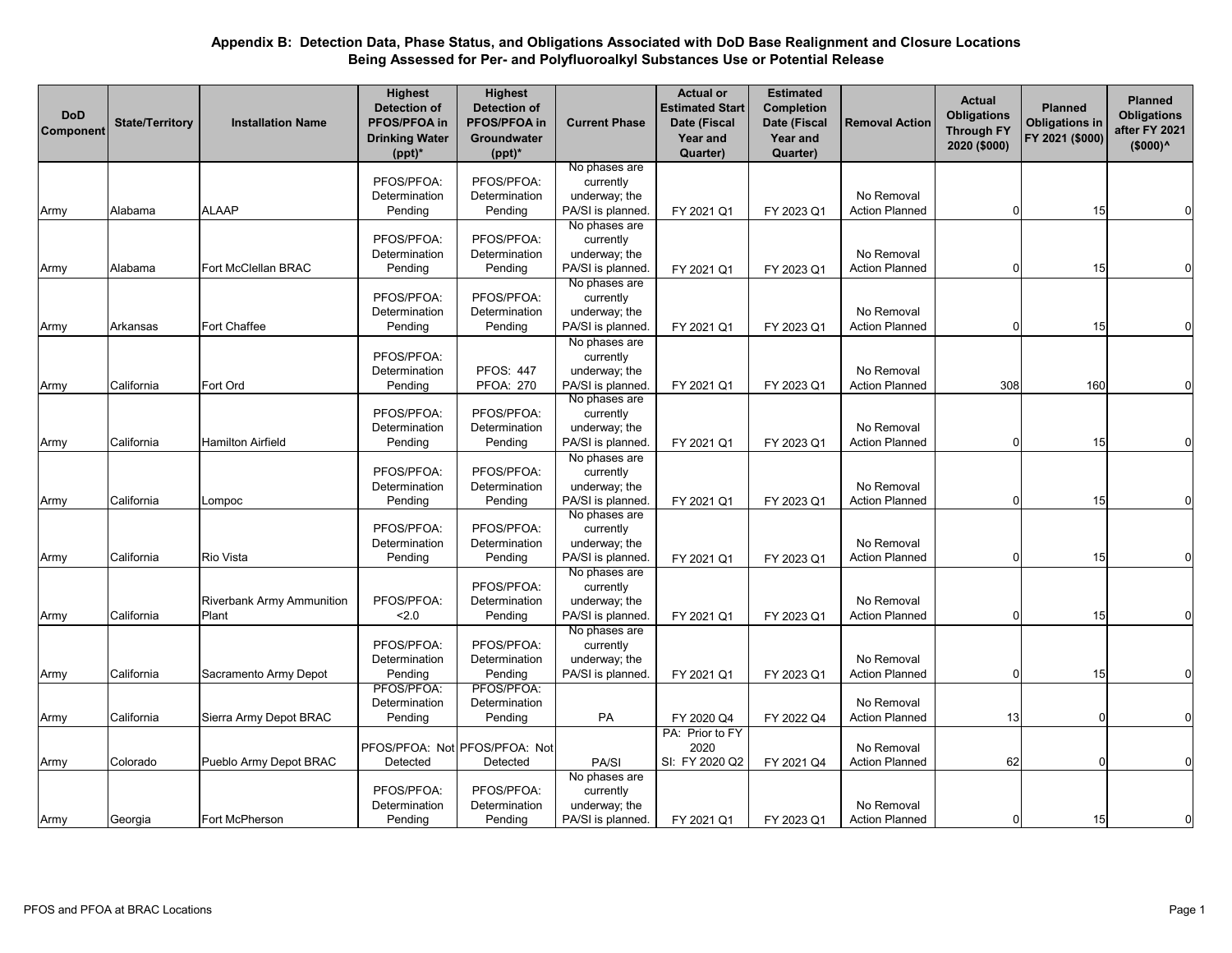| <b>DoD</b><br>Component | <b>State/Territory</b> | <b>Installation Name</b>         | <b>Highest</b><br><b>Detection of</b><br>PFOS/PFOA in<br><b>Drinking Water</b><br>$(ppt)^*$ | <b>Highest</b><br><b>Detection of</b><br>PFOS/PFOA in<br>Groundwater<br>$(ppt)^*$ | <b>Current Phase</b>               | <b>Actual or</b><br><b>Estimated Start</b><br>Date (Fiscal<br>Year and<br>Quarter) | <b>Estimated</b><br>Completion<br>Date (Fiscal<br>Year and<br>Quarter) | <b>Removal Action</b> | <b>Actual</b><br><b>Obligations</b><br><b>Through FY</b><br>2020 (\$000) | <b>Planned</b><br><b>Obligations in</b><br>FY 2021 (\$000) | <b>Planned</b><br><b>Obligations</b><br>after FY 2021<br>$($000)^<$ |
|-------------------------|------------------------|----------------------------------|---------------------------------------------------------------------------------------------|-----------------------------------------------------------------------------------|------------------------------------|------------------------------------------------------------------------------------|------------------------------------------------------------------------|-----------------------|--------------------------------------------------------------------------|------------------------------------------------------------|---------------------------------------------------------------------|
|                         |                        |                                  |                                                                                             |                                                                                   | No phases are                      |                                                                                    |                                                                        |                       |                                                                          |                                                            |                                                                     |
|                         |                        |                                  | PFOS/PFOA:                                                                                  | PFOS/PFOA:                                                                        | currently                          |                                                                                    |                                                                        |                       |                                                                          |                                                            |                                                                     |
|                         |                        |                                  | Determination                                                                               | Determination                                                                     | underway; the                      |                                                                                    |                                                                        | No Removal            |                                                                          |                                                            |                                                                     |
| Army                    | Illinois               | Fort Sheridan                    | Pending                                                                                     | Pending                                                                           | PA/SI is planned.                  | FY 2021 Q1                                                                         | FY 2023 Q1                                                             | <b>Action Planned</b> | $\Omega$                                                                 | 15                                                         | 0                                                                   |
|                         |                        |                                  | PFOS/PFOA: Not                                                                              | <b>PFOS: 530</b>                                                                  |                                    |                                                                                    |                                                                        | No Removal            |                                                                          |                                                            |                                                                     |
| Army                    | Illinois               | Savanna Army Depot               | Detected                                                                                    | PFOA: 470                                                                         | PA/SI                              | Prior to FY 2020                                                                   | FY 2021 Q4                                                             | <b>Action Planned</b> | 169                                                                      |                                                            | $\mathbf 0$                                                         |
|                         |                        |                                  |                                                                                             |                                                                                   | No phases are                      |                                                                                    |                                                                        |                       |                                                                          |                                                            |                                                                     |
|                         |                        |                                  | PFOS/PFOA:                                                                                  | PFOS/PFOA:                                                                        | currently                          |                                                                                    |                                                                        | No Removal            |                                                                          |                                                            |                                                                     |
|                         |                        |                                  | Determination                                                                               | Determination                                                                     | underway; the<br>PA/SI is planned. |                                                                                    |                                                                        | <b>Action Planned</b> |                                                                          |                                                            | $\overline{0}$                                                      |
| Army                    | Indiana                | Fort Benjamin Harrison           | Pending                                                                                     | Pending                                                                           | No phases are                      | FY 2021 Q1                                                                         | FY 2023 Q1                                                             |                       |                                                                          | 15                                                         |                                                                     |
|                         |                        |                                  | PFOS/PFOA:                                                                                  | PFOS/PFOA:                                                                        | currently                          |                                                                                    |                                                                        |                       |                                                                          |                                                            |                                                                     |
|                         |                        | Kansas Army Ammunition           | Determination                                                                               | Determination                                                                     | underway; the                      |                                                                                    |                                                                        | No Removal            |                                                                          |                                                            |                                                                     |
|                         |                        | Plant                            | Pending                                                                                     | Pending                                                                           | PA/SI is planned.                  | FY 2021 Q1                                                                         | FY 2023 Q1                                                             | <b>Action Planned</b> |                                                                          | 15                                                         | $\Omega$                                                            |
| Army                    | Kansas                 |                                  |                                                                                             |                                                                                   | No phases are                      |                                                                                    |                                                                        |                       |                                                                          |                                                            |                                                                     |
|                         |                        |                                  | PFOS/PFOA:                                                                                  | PFOS/PFOA:                                                                        | currently                          |                                                                                    |                                                                        |                       |                                                                          |                                                            |                                                                     |
|                         |                        |                                  | Determination                                                                               | Determination                                                                     | underway; the                      |                                                                                    |                                                                        | No Removal            |                                                                          |                                                            |                                                                     |
| Army                    | Kentucky               | <b>Bluegrass Army Depot BRAC</b> | Pending                                                                                     | Pending                                                                           | PA/SI is planned.                  | FY 2021 Q1                                                                         | FY 2023 Q1                                                             | <b>Action Planned</b> |                                                                          | 15                                                         | $\overline{0}$                                                      |
|                         |                        |                                  | <b>PFOS: 51.7</b>                                                                           | PFOS: 36,000                                                                      |                                    |                                                                                    |                                                                        |                       |                                                                          |                                                            |                                                                     |
| Army                    | Massachusetts          | Devens                           | PFOA: 65.6                                                                                  | PFOA: 3,000                                                                       | <b>RI</b>                          | Prior to FY 2020                                                                   | FY 2023 Q4                                                             | <b>Initial Action</b> | 16,174                                                                   | 3,930                                                      | 57,640                                                              |
|                         |                        |                                  | PFOS/PFOA:                                                                                  | PFOS/PFOA:                                                                        |                                    |                                                                                    |                                                                        |                       |                                                                          |                                                            |                                                                     |
|                         |                        |                                  | Determination                                                                               | Determination                                                                     |                                    |                                                                                    |                                                                        | No Removal            |                                                                          |                                                            |                                                                     |
| Army                    | Massachusetts          | Sudbury                          | Pending                                                                                     | Pending                                                                           | SI                                 | Prior to FY 2020                                                                   | FY 2021 Q4                                                             | <b>Action Planned</b> | 743                                                                      |                                                            | $\mathbf 0$                                                         |
|                         |                        |                                  |                                                                                             |                                                                                   | No phases are                      |                                                                                    |                                                                        |                       |                                                                          |                                                            |                                                                     |
|                         |                        |                                  | PFOS/PFOA:                                                                                  | PFOS/PFOA:                                                                        | currently                          |                                                                                    |                                                                        |                       |                                                                          |                                                            |                                                                     |
|                         |                        |                                  | Determination                                                                               | Determination                                                                     | underway; the                      |                                                                                    |                                                                        | No Removal            |                                                                          |                                                            |                                                                     |
| Army                    | New Mexico             | Fort Wingate                     | Pending                                                                                     | Pending                                                                           | PA/SI is planned.                  | FY 2021 Q1                                                                         | FY 2023 Q1                                                             | <b>Action Planned</b> |                                                                          | 15                                                         | $\Omega$                                                            |
|                         |                        |                                  | PFOS/PFOA:                                                                                  |                                                                                   |                                    |                                                                                    |                                                                        |                       |                                                                          |                                                            |                                                                     |
|                         |                        | Seneca Army Ammunition           | Determination                                                                               | PFOS: 8,300                                                                       |                                    |                                                                                    |                                                                        | No Removal            |                                                                          |                                                            |                                                                     |
| Army                    | New York               | Plant                            | Pending                                                                                     | PFOA: 89,000                                                                      | PA/SI                              | Prior to FY 2020                                                                   | FY 2023 Q1                                                             | <b>Action Planned</b> | 638                                                                      |                                                            | $\mathbf 0$                                                         |
|                         |                        |                                  |                                                                                             | PFOS/PFOA:                                                                        |                                    |                                                                                    |                                                                        |                       |                                                                          |                                                            |                                                                     |
|                         |                        |                                  | PFOS/PFOA: Not                                                                              | Determination                                                                     |                                    |                                                                                    |                                                                        | No Removal            |                                                                          |                                                            |                                                                     |
| Army                    | Oregon                 | Umatilla Chemical Depot          | Detected                                                                                    | Pending                                                                           | PA                                 | FY2020 Q2                                                                          | FY 2021 Q2                                                             | <b>Action Planned</b> |                                                                          | 15                                                         | $\Omega$                                                            |
|                         |                        |                                  | PFOS/PFOA: Not                                                                              | PFOS: 33,000                                                                      |                                    |                                                                                    |                                                                        | No Removal            |                                                                          |                                                            |                                                                     |
| Army                    | Pennsylvania           | N Penn                           | Detected                                                                                    | <b>PFOA: 270</b>                                                                  | PA/SI                              | Prior to FY 2020                                                                   | FY 2021 Q3                                                             | <b>Action Planned</b> | 207                                                                      | 350                                                        | $\mathbf 0$                                                         |
|                         |                        |                                  | PFOS/PFOA:                                                                                  | PFOS/PFOA:                                                                        | No phases are                      |                                                                                    |                                                                        |                       |                                                                          |                                                            |                                                                     |
|                         |                        |                                  | Determination                                                                               | Determination                                                                     | currently<br>underway; the         |                                                                                    |                                                                        | No Removal            |                                                                          |                                                            |                                                                     |
|                         |                        | DDMT                             |                                                                                             |                                                                                   | PA/SI is planned.                  | FY 2021 Q1                                                                         | FY 2023 Q1                                                             | <b>Action Planned</b> |                                                                          | 15                                                         | $\mathbf 0$                                                         |
| Army                    | Tennessee              |                                  | Pending                                                                                     | Pending                                                                           | No phases are                      |                                                                                    |                                                                        |                       |                                                                          |                                                            |                                                                     |
|                         |                        |                                  | PFOS/PFOA:                                                                                  | PFOS/PFOA:                                                                        | currently                          |                                                                                    |                                                                        |                       |                                                                          |                                                            |                                                                     |
|                         |                        |                                  | Determination                                                                               | Determination                                                                     | underway; the                      |                                                                                    |                                                                        | No Removal            |                                                                          |                                                            |                                                                     |
| Army                    | Texas                  | Lone Star AAP                    | Pending                                                                                     | Pending                                                                           | PA/SI is planned.                  | FY 2021 Q1                                                                         | FY 2023 Q1                                                             | <b>Action Planned</b> |                                                                          | 15                                                         | $\Omega$                                                            |
|                         |                        |                                  |                                                                                             |                                                                                   | No phases are                      |                                                                                    |                                                                        |                       |                                                                          |                                                            |                                                                     |
|                         |                        |                                  | PFOS/PFOA:                                                                                  | PFOS/PFOA:                                                                        | currently                          |                                                                                    |                                                                        |                       |                                                                          |                                                            |                                                                     |
|                         |                        |                                  | Determination                                                                               | Determination                                                                     | underway; the                      |                                                                                    |                                                                        | No Removal            |                                                                          |                                                            |                                                                     |
| Army                    | Virginia               | Fort Monroe                      | Pending                                                                                     | Pending                                                                           | PA/SI is planned.                  | FY 2021 Q1                                                                         | FY 2023 Q1                                                             | <b>Action Planned</b> |                                                                          | 15                                                         | $\Omega$                                                            |
|                         |                        |                                  |                                                                                             |                                                                                   |                                    |                                                                                    |                                                                        |                       |                                                                          |                                                            |                                                                     |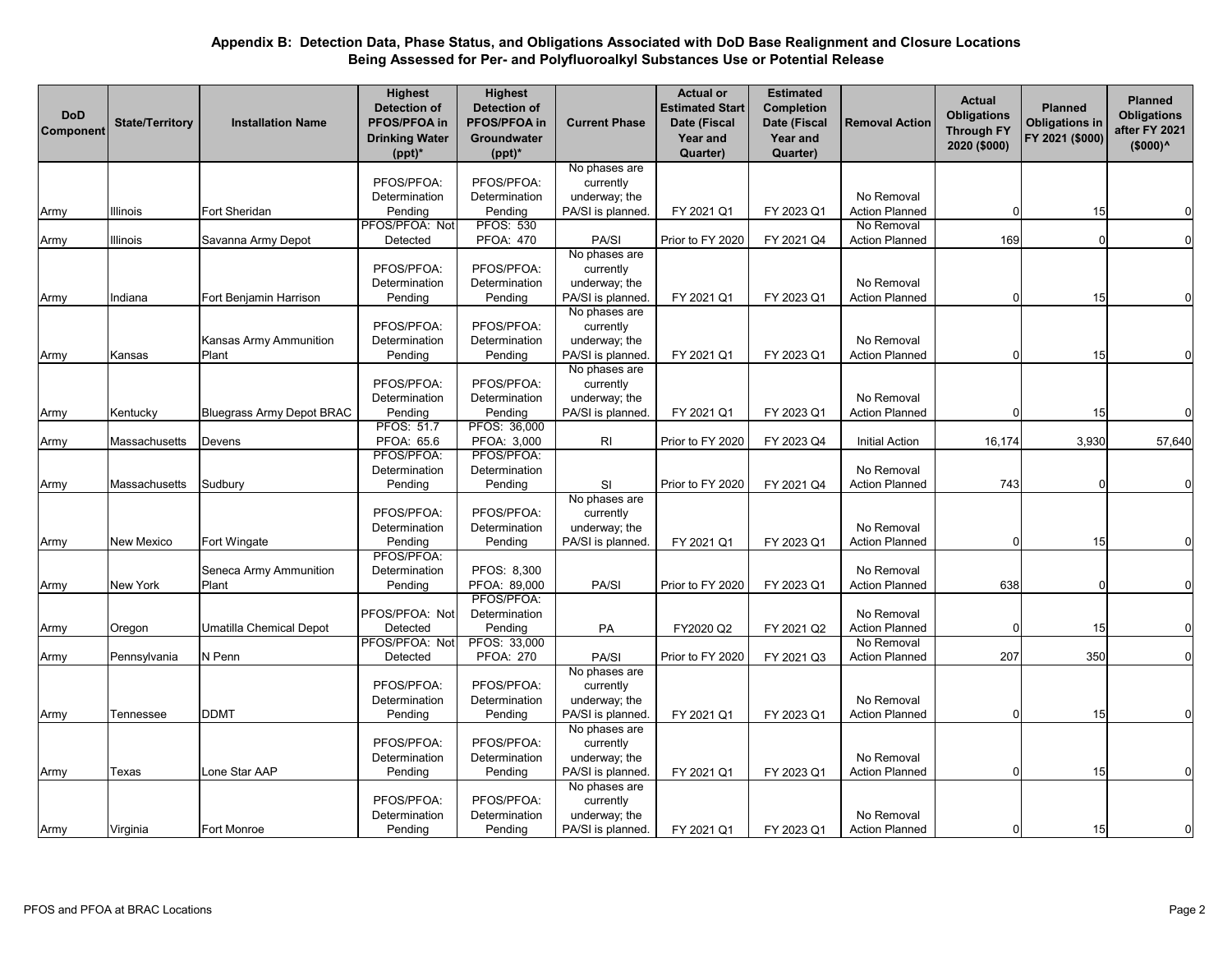| <b>DoD</b><br>Component | <b>State/Territory</b> | <b>Installation Name</b> | <b>Highest</b><br><b>Detection of</b><br>PFOS/PFOA in<br><b>Drinking Water</b><br>$(ppt)^*$ | <b>Highest</b><br><b>Detection of</b><br>PFOS/PFOA in<br>Groundwater<br>$(ppt)^*$ | <b>Current Phase</b>   | <b>Actual or</b><br><b>Estimated Start</b><br>Date (Fiscal<br>Year and<br>Quarter) | <b>Estimated</b><br>Completion<br>Date (Fiscal<br>Year and<br>Quarter) | <b>Removal Action</b> | <b>Actual</b><br><b>Obligations</b><br><b>Through FY</b><br>2020 (\$000) | <b>Planned</b><br><b>Obligations in</b><br>FY 2021 (\$000) | <b>Planned</b><br><b>Obligations</b><br>after FY 2021<br>$($000)^{\wedge}$ |
|-------------------------|------------------------|--------------------------|---------------------------------------------------------------------------------------------|-----------------------------------------------------------------------------------|------------------------|------------------------------------------------------------------------------------|------------------------------------------------------------------------|-----------------------|--------------------------------------------------------------------------|------------------------------------------------------------|----------------------------------------------------------------------------|
|                         |                        |                          |                                                                                             |                                                                                   | No phases are          |                                                                                    |                                                                        |                       |                                                                          |                                                            |                                                                            |
|                         |                        |                          | PFOS/PFOA:                                                                                  | PFOS/PFOA:                                                                        | currently              |                                                                                    |                                                                        |                       |                                                                          |                                                            |                                                                            |
|                         |                        |                          | Determination                                                                               | Determination                                                                     | underway; the          |                                                                                    |                                                                        | No Removal            |                                                                          |                                                            |                                                                            |
| Army                    | Virginia               | Fort Pickett             | Pending                                                                                     | Pending                                                                           | PA/SI is planned.      | FY 2021 Q1                                                                         | FY 2023 Q1                                                             | <b>Action Planned</b> | $\overline{0}$                                                           | 15                                                         | $\mathbf 0$                                                                |
|                         |                        |                          | <b>PFOS: 410</b>                                                                            | <b>PFOS: 450</b>                                                                  |                        |                                                                                    |                                                                        |                       |                                                                          |                                                            |                                                                            |
| Army                    | Virginia               | Vint Hill Farms          | PFOA: 1,200                                                                                 | PFOA: 1,300                                                                       | PA/SI<br>No phases are | Prior to FY 2020                                                                   | FY 2021 Q2                                                             | <b>Action Pending</b> | 753                                                                      | 50                                                         | $\mathbf 0$                                                                |
|                         |                        |                          | PFOS/PFOA:                                                                                  | PFOS/PFOA:                                                                        | currently              |                                                                                    |                                                                        |                       |                                                                          |                                                            |                                                                            |
|                         |                        |                          | Determination                                                                               | Determination                                                                     | underway; the          |                                                                                    |                                                                        | No Removal            |                                                                          |                                                            |                                                                            |
| Army                    | Washington             | Camp Bonneville          | Pending                                                                                     | Pending                                                                           | PA/SI is planned.      | FY 2021 Q1                                                                         | FY 2023 Q1                                                             | <b>Action Planned</b> | 0                                                                        | 15                                                         | $\overline{0}$                                                             |
| Army                    | N/A                    | N/A - Program Management |                                                                                             |                                                                                   |                        |                                                                                    |                                                                        |                       | $\Omega$                                                                 | 3,280                                                      | $\mathbf 0$                                                                |
|                         |                        |                          |                                                                                             |                                                                                   |                        |                                                                                    | Army BRAC Funding Subtotals:**                                         |                       | 19,067                                                                   | 8,070                                                      | 57,640                                                                     |
|                         |                        |                          |                                                                                             |                                                                                   |                        |                                                                                    |                                                                        |                       |                                                                          |                                                            |                                                                            |
|                         |                        |                          | PFOS/PFOA: Not                                                                              | PFOS: 3,630                                                                       |                        | PA: Prior to FY<br>2020                                                            |                                                                        | No Removal            |                                                                          |                                                            |                                                                            |
|                         | Alaska                 | Adak AK NAF              | Sampled                                                                                     | <b>PFOA: 716</b>                                                                  | PA/SI                  | SI: FY 2020 Q3                                                                     | FY 2022 Q4                                                             | <b>Action Planned</b> | 833                                                                      | 1,496                                                      | $\overline{0}$                                                             |
| Navy                    |                        |                          |                                                                                             |                                                                                   |                        | PA: Prior to FY                                                                    |                                                                        |                       |                                                                          |                                                            |                                                                            |
|                         |                        |                          | PFOS/PFOA: No                                                                               | PFOS: 302,000                                                                     | PA                     | 2020                                                                               | PA: FY 2021 Q3                                                         | No Removal            |                                                                          |                                                            |                                                                            |
| Navy                    | California             | ALAMEDA NAS              | Sampled                                                                                     | PFOA: 35,200                                                                      | RI                     | RI: FY 2020 Q4                                                                     | RI: FY 2022 Q4                                                         | <b>Action Planned</b> | 1,155                                                                    | 464                                                        | $\mathbf 0$                                                                |
|                         |                        |                          | PFOS/PFOA:                                                                                  |                                                                                   |                        |                                                                                    |                                                                        |                       |                                                                          |                                                            |                                                                            |
|                         |                        |                          | Determination                                                                               | PFOS: 2                                                                           |                        |                                                                                    |                                                                        | No Removal            |                                                                          |                                                            |                                                                            |
| Navy                    | California             | Concord NWS              | Pending                                                                                     | PFOA: 11                                                                          | PA                     | Prior to FY 2020                                                                   | FY 2021 Q3                                                             | <b>Action Planned</b> | 310                                                                      | 640                                                        | $\overline{0}$                                                             |
|                         |                        |                          |                                                                                             | PFOS/PFOA:                                                                        |                        |                                                                                    |                                                                        |                       |                                                                          |                                                            |                                                                            |
|                         |                        |                          | PFOS/PFOA: Not                                                                              | Determination                                                                     |                        |                                                                                    |                                                                        | No Removal            |                                                                          |                                                            |                                                                            |
| Navy                    | California             | <b>Crows NALF</b>        | Analyzed                                                                                    | Pending                                                                           | PA                     | Prior to FY 2020                                                                   | FY 2021 Q3                                                             | <b>Action Planned</b> | 217                                                                      | 70                                                         | $\mathbf 0$                                                                |
|                         |                        |                          | PFOS/PFOA: Not                                                                              | PFOS: 2,800                                                                       |                        |                                                                                    |                                                                        | No Removal            |                                                                          |                                                            |                                                                            |
| Navy                    | California             | El Toro MCAS             | Sampled                                                                                     | PFOA: 5,230                                                                       | PA                     | Prior to FY 2020                                                                   | FY 2021 Q3                                                             | <b>Action Planned</b> | 571                                                                      | 8,294                                                      | $\overline{0}$                                                             |
|                         |                        |                          | PFOS/PFOA: Not                                                                              | <b>PFOS: 38.2</b>                                                                 |                        |                                                                                    |                                                                        | No Removal            |                                                                          |                                                            |                                                                            |
| Navy                    | California             | Hunters Point Annex      | Sampled                                                                                     | PFOA: 21.1                                                                        | PA                     | Prior to FY 2020                                                                   | FY 2021 Q3                                                             | <b>Action Planned</b> | 173                                                                      | 354                                                        | $\overline{0}$                                                             |
|                         |                        |                          | PFOS/PFOA:                                                                                  | PFOS/PFOA:                                                                        |                        |                                                                                    |                                                                        |                       |                                                                          |                                                            |                                                                            |
|                         |                        |                          | Determination                                                                               | Determination                                                                     |                        |                                                                                    |                                                                        | No Removal            |                                                                          |                                                            |                                                                            |
| Navy                    | California             | Long Beach NS            | Pending                                                                                     | Pending                                                                           | PA                     | Prior to FY 2020                                                                   | FY 2021 Q3                                                             | <b>Action Planned</b> | 30                                                                       | $\Omega$                                                   | $\Omega$                                                                   |
|                         |                        |                          | PFOS/PFOA:                                                                                  | PFOS/PFOA:                                                                        |                        |                                                                                    |                                                                        |                       |                                                                          |                                                            |                                                                            |
|                         |                        |                          | Determination                                                                               | Determination                                                                     |                        |                                                                                    |                                                                        | No Removal            |                                                                          |                                                            |                                                                            |
| Navy                    | California             | Long Beach NSY           | Pending                                                                                     | Pending                                                                           | PA                     | Prior to FY 2020                                                                   | FY 2021 Q3                                                             | <b>Action Planned</b> | 30                                                                       |                                                            | $\mathbf 0$                                                                |
|                         |                        |                          | PFOS/PFOA: Not                                                                              | <b>PFOS: 78.3</b>                                                                 |                        |                                                                                    |                                                                        | No Removal            |                                                                          |                                                            |                                                                            |
| Navy                    | California             | Mare Island NSY          | Sampled                                                                                     | <b>PFOA: 124</b>                                                                  | PA                     | Prior to FY 2020                                                                   | FY 2021 Q3                                                             | <b>Action Planned</b> | 597                                                                      | 460                                                        | $\mathbf 0$                                                                |
|                         |                        |                          | PFOS/PFOA:                                                                                  | PFOS/PFOA:                                                                        |                        |                                                                                    |                                                                        |                       |                                                                          |                                                            |                                                                            |
|                         |                        |                          | Determination                                                                               | Determination                                                                     |                        |                                                                                    |                                                                        | No Removal            |                                                                          | $\Omega$                                                   | $\overline{0}$                                                             |
| Navy                    | California             | Moffett Field NAS        | Pending                                                                                     | Pending                                                                           | PA                     | Prior to FY 2020                                                                   | FY 2021 Q3                                                             | <b>Action Planned</b> | 45                                                                       |                                                            |                                                                            |
|                         |                        |                          | PFOS/PFOA:<br>Determination                                                                 | PFOS/PFOA:<br>Determination                                                       |                        |                                                                                    |                                                                        | No Removal            |                                                                          |                                                            |                                                                            |
|                         |                        | <b>Point Molate NFD</b>  |                                                                                             |                                                                                   |                        |                                                                                    |                                                                        | <b>Action Planned</b> |                                                                          | $\Omega$                                                   | $\overline{0}$                                                             |
| Navy                    | California             |                          | Pending                                                                                     | Pending                                                                           | PA                     | FY 2020 Q3<br>PA: Prior to FY                                                      | FY 2021 Q4                                                             |                       | 30                                                                       |                                                            |                                                                            |
|                         |                        |                          | PFOS/PFOA: Not                                                                              | PFOS: 30,000                                                                      | PA                     | 2020                                                                               | PA: FY 2021 Q3                                                         | No Removal            |                                                                          |                                                            |                                                                            |
| Navy                    | California             | Treasure Island NS       | Sampled                                                                                     | PFOA: 2,100                                                                       | RI                     | RI: FY 2020 Q4                                                                     | RI: FY 2023 Q4                                                         | <b>Action Planned</b> | 1,846                                                                    | 412                                                        | 1,578                                                                      |
|                         |                        |                          | PFOS/PFOA: No                                                                               | PFOS: 41,900                                                                      |                        |                                                                                    |                                                                        | No Removal            |                                                                          |                                                            |                                                                            |
| Navy                    | California             | <b>Tustin MCAS</b>       | Sampled                                                                                     | PFOA: 1,010,000                                                                   | PA                     | Prior to FY 2020                                                                   | FY 2021 Q3                                                             | <b>Action Planned</b> | 1,642                                                                    | 859                                                        | $\overline{0}$                                                             |
|                         |                        |                          |                                                                                             |                                                                                   |                        |                                                                                    |                                                                        |                       |                                                                          |                                                            |                                                                            |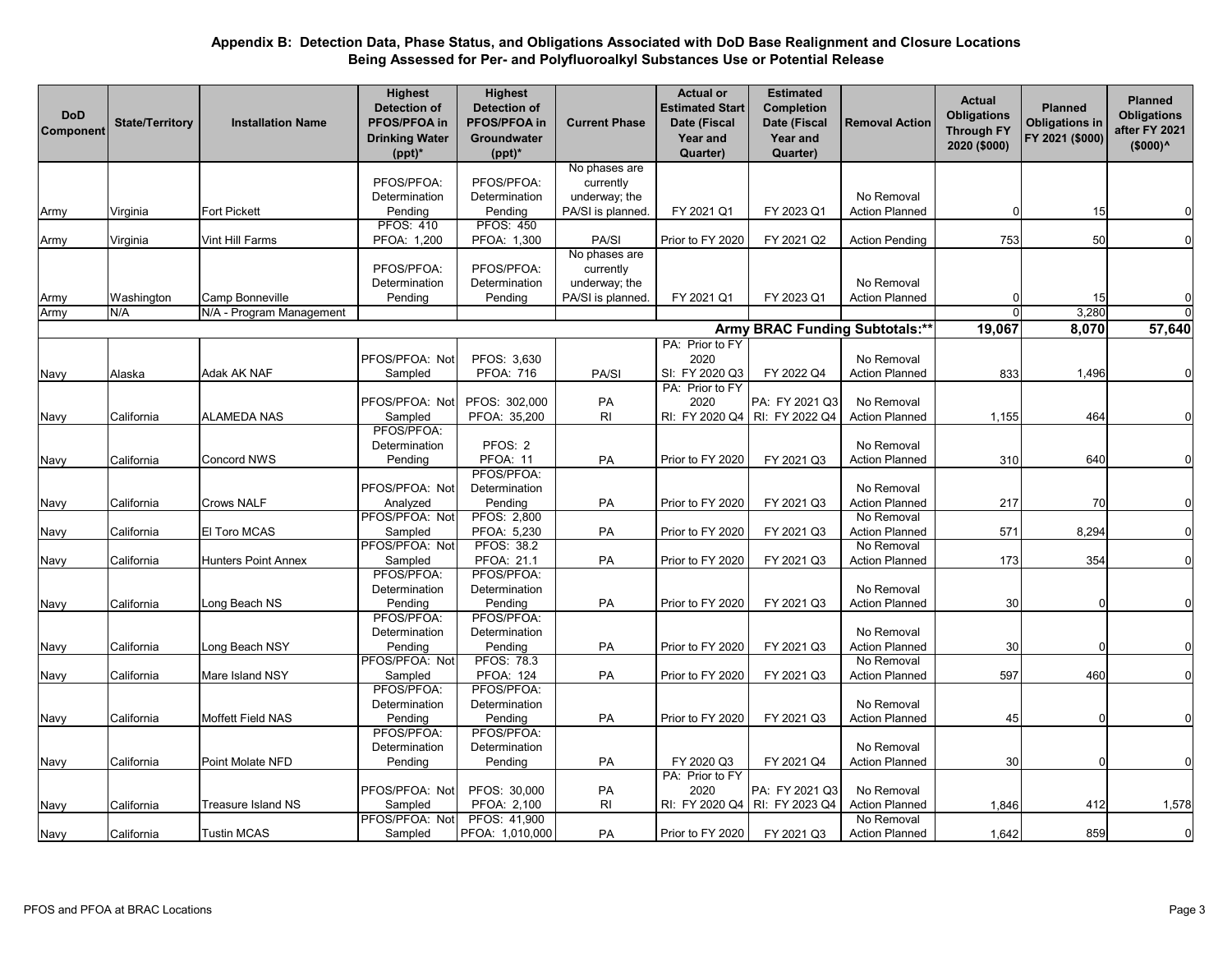| <b>DoD</b><br>Component | <b>State/Territory</b> | <b>Installation Name</b>      | <b>Highest</b><br><b>Detection of</b><br>PFOS/PFOA in<br><b>Drinking Water</b><br>$(ppt)^*$ | <b>Highest</b><br><b>Detection of</b><br>PFOS/PFOA in<br>Groundwater<br>$(ppt)^*$ | <b>Current Phase</b> | <b>Actual or</b><br><b>Estimated Start</b><br>Date (Fiscal<br><b>Year and</b><br>Quarter) | <b>Estimated</b><br>Completion<br>Date (Fiscal<br>Year and<br>Quarter) | <b>Removal Action</b>               | <b>Actual</b><br><b>Obligations</b><br><b>Through FY</b><br>2020 (\$000) | <b>Planned</b><br><b>Obligations in</b><br>FY 2021 (\$000) | <b>Planned</b><br><b>Obligations</b><br>after FY 2021<br>$($000)^<$ |
|-------------------------|------------------------|-------------------------------|---------------------------------------------------------------------------------------------|-----------------------------------------------------------------------------------|----------------------|-------------------------------------------------------------------------------------------|------------------------------------------------------------------------|-------------------------------------|--------------------------------------------------------------------------|------------------------------------------------------------|---------------------------------------------------------------------|
|                         |                        |                               | PFOS: 3.92                                                                                  |                                                                                   |                      |                                                                                           |                                                                        |                                     |                                                                          |                                                            |                                                                     |
|                         |                        |                               | PFOA: Not                                                                                   | PFOS: 980,000                                                                     |                      |                                                                                           |                                                                        | No Removal                          |                                                                          |                                                            |                                                                     |
| Navy                    | Florida                | Cecil Field NAS               | Detected                                                                                    | PFOA: 29,000                                                                      | <b>SI</b>            | Prior to FY 2020                                                                          | FY 2021 Q3                                                             | <b>Action Planned</b>               | 854                                                                      |                                                            |                                                                     |
|                         |                        |                               | PFOS/PFOA:                                                                                  | PFOS/PFOA:                                                                        |                      |                                                                                           |                                                                        |                                     |                                                                          |                                                            |                                                                     |
|                         |                        |                               | Determination                                                                               | Determination                                                                     |                      |                                                                                           |                                                                        | No Removal                          |                                                                          |                                                            |                                                                     |
| Navy                    | Florida                | KEY WEST FL NAS               | Pending                                                                                     | Pending                                                                           | PA                   | Prior to FY 2020                                                                          | FY 2021 Q3                                                             | <b>Action Planned</b>               | 45                                                                       |                                                            | 0                                                                   |
|                         |                        |                               |                                                                                             |                                                                                   |                      | PA: Prior to FY                                                                           |                                                                        |                                     |                                                                          |                                                            |                                                                     |
|                         |                        |                               | PFOS/PFOA: Not                                                                              | PFOS: 84.18                                                                       |                      | 2020                                                                                      |                                                                        | No Removal                          |                                                                          |                                                            | 0                                                                   |
| Navy                    | Florida                | Orlando NTC                   | Sampled                                                                                     | PFOA: 7,241<br><b>PFOS: 45</b>                                                    | PA/SI                | SI: FY 2020 Q2                                                                            | FY 2021 Q3                                                             | <b>Action Planned</b>               | 295                                                                      |                                                            |                                                                     |
|                         |                        |                               | PFOS/PFOA: Not                                                                              |                                                                                   |                      |                                                                                           |                                                                        | No Removal                          |                                                                          |                                                            | 0                                                                   |
| Navy                    | Guam                   | Guam Agana NAS                | Sampled<br>PFOS/PFOA: Not                                                                   | <b>PFOA: 330</b><br><b>PFOS: 11.4</b>                                             | PA                   | Prior to FY 2020                                                                          | FY 2021 Q3                                                             | <b>Action Planned</b><br>No Removal | 172                                                                      |                                                            |                                                                     |
|                         |                        | Barbers Point NAS             | Sampled                                                                                     | PFOA: 24.1                                                                        | <b>PA</b>            | Prior to FY 2020                                                                          | FY 2021 Q3                                                             | <b>Action Planned</b>               | 310                                                                      | 545                                                        | 0                                                                   |
| Navy                    | Hawaii                 |                               |                                                                                             | PFOS/PFOA:                                                                        |                      |                                                                                           |                                                                        |                                     |                                                                          |                                                            |                                                                     |
|                         |                        |                               | PFOS/PFOA: Not                                                                              | Determination                                                                     |                      |                                                                                           |                                                                        | No Removal                          |                                                                          |                                                            |                                                                     |
| Navy                    | Illinois               | Glenview NAS                  | Sampled                                                                                     | Pending                                                                           | PA                   | Prior to FY 2020                                                                          | FY 2021 Q3                                                             | <b>Action Planned</b>               | 310                                                                      |                                                            | 0                                                                   |
|                         |                        |                               | PFOS/PFOA:                                                                                  | PFOS/PFOA:                                                                        |                      |                                                                                           |                                                                        |                                     |                                                                          |                                                            |                                                                     |
|                         |                        |                               | Determination                                                                               | Determination                                                                     |                      |                                                                                           |                                                                        | No Removal                          |                                                                          |                                                            |                                                                     |
| Navy                    | Indiana                | Indianapolis                  | Pending                                                                                     | Pending                                                                           | PA                   | Prior to FY 2020                                                                          | FY 2021 Q3                                                             | <b>Action Planned</b>               | 200                                                                      | 516                                                        | 0                                                                   |
|                         |                        | Louisville Crane Division Det | PFOS/PFOA: Not                                                                              | PFOS: 26.9                                                                        |                      |                                                                                           |                                                                        | No Removal                          |                                                                          |                                                            |                                                                     |
| Navy                    | Kentucky               | NOS/NSWC                      | Sampled                                                                                     | <b>PFOA: 5.1</b>                                                                  | PA                   | Prior to FY 2020                                                                          | FY 2021 Q3                                                             | <b>Action Planned</b>               | 420                                                                      | 100                                                        | 0                                                                   |
|                         |                        |                               | <b>PFOS: 10.7</b>                                                                           | PFOS: 24,000                                                                      |                      |                                                                                           |                                                                        | No Removal                          |                                                                          |                                                            |                                                                     |
| Navy                    | Maine                  | Brunswick NAS                 | <b>PFOA: 1.9</b>                                                                            | PFOA: 15,000                                                                      | RI                   | FY 2020 Q3                                                                                | FY 2023 Q1                                                             | <b>Action Planned</b>               | 6,070                                                                    | 192                                                        | 13,046                                                              |
|                         |                        |                               |                                                                                             |                                                                                   |                      | PA: Prior to FY                                                                           |                                                                        |                                     |                                                                          |                                                            |                                                                     |
|                         |                        |                               |                                                                                             |                                                                                   |                      | 2020                                                                                      |                                                                        |                                     |                                                                          |                                                            |                                                                     |
|                         |                        | Annapolis NSWC Carderock      | PFOS/PFOA: Not                                                                              | PFOS: 42,000                                                                      | PA                   | RI: Prior to FY                                                                           | PA: FY 2021 Q3                                                         | No Removal                          |                                                                          |                                                            |                                                                     |
| Navy                    | Maryland               | DIV Det                       | Detected                                                                                    | PFOA: 28,000                                                                      | RI                   | 2020                                                                                      | RI: FY 2024 Q4                                                         | <b>Action Planned</b>               | 916                                                                      |                                                            | 0                                                                   |
|                         |                        |                               | PFOS/PFOA:                                                                                  |                                                                                   |                      |                                                                                           |                                                                        |                                     |                                                                          |                                                            |                                                                     |
|                         |                        | White Oak- NSWC Dahlgren      | Determination                                                                               | PFOS: 1,230                                                                       |                      |                                                                                           |                                                                        | No Removal                          |                                                                          |                                                            |                                                                     |
| Navy                    | Maryland               | DIV Det (Silver Spring)       | Pending                                                                                     | <b>PFOA: 135</b>                                                                  | PA                   | Prior to FY 2020                                                                          | FY 2021 Q3                                                             | <b>Action Planned</b>               | 325                                                                      | 395                                                        | 0                                                                   |
|                         |                        |                               |                                                                                             |                                                                                   |                      | SI: Prior to FY                                                                           |                                                                        |                                     |                                                                          |                                                            |                                                                     |
|                         |                        |                               |                                                                                             |                                                                                   |                      | 2020                                                                                      |                                                                        |                                     |                                                                          |                                                            |                                                                     |
|                         |                        |                               | PFOS/PFOA: Not                                                                              | PFOS: 195,000                                                                     | SI                   | RI: Prior to FY                                                                           | SI: FY 2021 Q4                                                         | No Removal                          |                                                                          |                                                            |                                                                     |
| Navy                    | Massachusetts          | South Weymouth NAS            | Analyzed                                                                                    | PFOA: 60,700                                                                      | RI                   | 2020                                                                                      | RI: FY 2024 Q4                                                         | <b>Action Planned</b>               | 3,220                                                                    | 440                                                        | 29,046                                                              |
|                         |                        |                               | PFOS/PFOA:                                                                                  | PFOS/PFOA:                                                                        |                      |                                                                                           |                                                                        |                                     |                                                                          |                                                            |                                                                     |
|                         |                        |                               | Determination                                                                               | Determination                                                                     |                      |                                                                                           |                                                                        | No Removal                          |                                                                          |                                                            |                                                                     |
| Navy                    | Midway Islands         | MIDWAY ISLAND NAF             | Pending                                                                                     | Pending                                                                           | PA                   | Prior to FY 2020                                                                          | FY 2021 Q3                                                             | <b>Action Planned</b>               | 45                                                                       |                                                            | 0                                                                   |
|                         |                        |                               | PFOS/PFOA:                                                                                  | PFOS/PFOA:                                                                        |                      |                                                                                           |                                                                        |                                     |                                                                          |                                                            |                                                                     |
|                         |                        |                               | Determination                                                                               | Determination                                                                     |                      |                                                                                           |                                                                        | No Removal                          |                                                                          |                                                            |                                                                     |
| Navy                    | Missouri               | KANSAS CITY MO                | Pending                                                                                     | Pending                                                                           | PA                   | Prior to FY 2020                                                                          | FY 2021 Q3                                                             | <b>Action Planned</b>               | 45                                                                       |                                                            | $\mathbf 0$                                                         |
|                         |                        |                               | PFOS: 18.9                                                                                  | PFOS: 25,800                                                                      |                      |                                                                                           |                                                                        | No Removal                          |                                                                          |                                                            |                                                                     |
| Navy                    | New Jersey             | Trenton NAWC-AD               | PFOA: 16.7                                                                                  | PFOA: 2,000                                                                       | RI                   | FY 2020 Q3                                                                                | FY 2024 Q4                                                             | <b>Action Planned</b>               | 2,817                                                                    | 80                                                         | 2,890                                                               |
|                         |                        |                               | PFOS/PFOA: Not                                                                              | PFOS: 1,500                                                                       |                      |                                                                                           |                                                                        | No Removal                          |                                                                          |                                                            |                                                                     |
| Navy                    | Pennsylvania           | Philadelphia NS               | Sampled                                                                                     | PFOA: 27,000<br>PFOS: 16,000                                                      | PA                   | Prior to FY 2020                                                                          | FY 2021 Q3                                                             | <b>Action Planned</b>               | 152                                                                      |                                                            | 0                                                                   |
|                         |                        | Warminster NAWC AD            | PFOS: 1,090<br><b>PFOA: 905</b>                                                             | PFOA: 4,600                                                                       | R <sub>l</sub>       | Prior to FY 2020                                                                          | FY 2024 Q4                                                             | <b>Initial Action</b>               | 28,396                                                                   | 977                                                        | 30,477                                                              |
| Navy                    | Pennsylvania           |                               | <b>PFOS: 800</b>                                                                            | PFOS: 99,500                                                                      |                      |                                                                                           |                                                                        |                                     |                                                                          |                                                            |                                                                     |
| Navy                    | Pennsylvania           | Willow Grove NASJRB           | PFOA: 5,000                                                                                 | PFOA: 37,700                                                                      | <b>RI</b>            | Prior to FY 2020                                                                          | FY 2024 Q4                                                             | <b>Initial Action</b>               | 41,715                                                                   | 13,140                                                     | 46,626                                                              |
|                         |                        |                               |                                                                                             |                                                                                   |                      |                                                                                           |                                                                        |                                     |                                                                          |                                                            |                                                                     |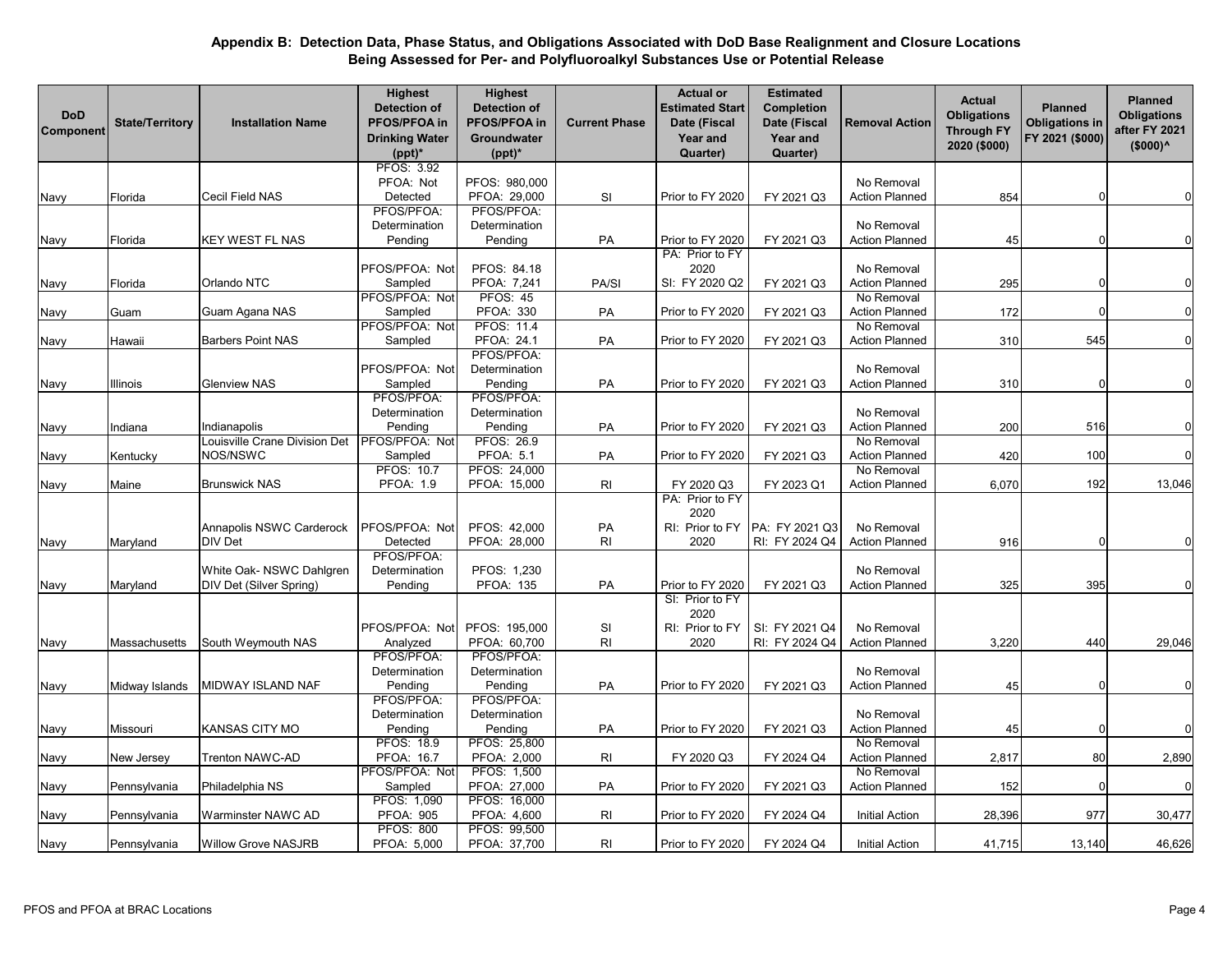| <b>DoD</b><br>Component | <b>State/Territory</b> | <b>Installation Name</b>         | <b>Highest</b><br><b>Detection of</b><br><b>PFOS/PFOA in</b><br><b>Drinking Water</b><br>$(ppt)^*$ | <b>Highest</b><br><b>Detection of</b><br>PFOS/PFOA in<br>Groundwater<br>$(ppt)^*$ | <b>Current Phase</b>          | <b>Actual or</b><br><b>Estimated Start</b><br>Date (Fiscal<br>Year and<br>Quarter) | <b>Estimated</b><br>Completion<br>Date (Fiscal<br>Year and<br>Quarter) | <b>Removal Action</b>               | <b>Actual</b><br><b>Obligations</b><br><b>Through FY</b><br>2020 (\$000) | <b>Planned</b><br><b>Obligations in</b><br>FY 2021 (\$000) | <b>Planned</b><br><b>Obligations</b><br>after FY 2021<br>$($000)^<$ |
|-------------------------|------------------------|----------------------------------|----------------------------------------------------------------------------------------------------|-----------------------------------------------------------------------------------|-------------------------------|------------------------------------------------------------------------------------|------------------------------------------------------------------------|-------------------------------------|--------------------------------------------------------------------------|------------------------------------------------------------|---------------------------------------------------------------------|
|                         |                        |                                  | PFOS/PFOA:<br>Determination                                                                        | PFOS: 491,401                                                                     |                               |                                                                                    |                                                                        | No Removal                          |                                                                          |                                                            |                                                                     |
| Navy                    | Puerto Rico            | Puerto Rico NA/NAVACT            | Pending                                                                                            | PFOA: 351,375                                                                     | SI                            | Prior to FY 2020                                                                   | FY 2022 Q4                                                             | <b>Action Planned</b>               | 687                                                                      |                                                            | $\Omega$                                                            |
|                         |                        |                                  |                                                                                                    |                                                                                   | All activities to             |                                                                                    |                                                                        |                                     |                                                                          |                                                            |                                                                     |
|                         |                        |                                  |                                                                                                    |                                                                                   | address                       |                                                                                    |                                                                        |                                     |                                                                          |                                                            |                                                                     |
|                         |                        |                                  | PFOS/PFOA: Not                                                                                     | <b>PFOS: 15</b>                                                                   | PFOS/PFOA are                 |                                                                                    |                                                                        | No Removal                          |                                                                          |                                                            |                                                                     |
| Navy                    | Rhode Island           | <b>DAVISVILLE NCBC</b>           | Sampled<br>PFOS/PFOA:                                                                              | <b>PFOA: 970</b>                                                                  | complete.                     | Not Applicable                                                                     | Not Applicable                                                         | <b>Action Planned</b>               | 66                                                                       | $\Omega$                                                   | $\Omega$                                                            |
|                         |                        |                                  | Determination                                                                                      | <b>PFOS: 290</b>                                                                  |                               |                                                                                    |                                                                        | No Removal                          |                                                                          |                                                            |                                                                     |
| Navy                    | South Carolina         | Charleston NS                    | Pending                                                                                            | <b>PFOA: 490</b>                                                                  | PA                            | Prior to FY 2020                                                                   | FY 2021 Q3                                                             | <b>Action Planned</b>               | 150                                                                      | $\Omega$                                                   | 0                                                                   |
|                         |                        |                                  | PFOS/PFOA:                                                                                         |                                                                                   |                               |                                                                                    |                                                                        |                                     |                                                                          |                                                            |                                                                     |
|                         |                        |                                  | Determination                                                                                      | <b>PFOS: 290</b>                                                                  |                               |                                                                                    |                                                                        | No Removal                          |                                                                          |                                                            |                                                                     |
| Navy                    | South Carolina         | Charleston NSY                   | Pending                                                                                            | <b>PFOA: 490</b>                                                                  | PA                            | Prior to FY 2020                                                                   | FY 2021 Q3                                                             | <b>Action Planned</b>               | 150                                                                      |                                                            | 0                                                                   |
|                         |                        |                                  | PFOS/PFOA: Not                                                                                     | PFOS: 5,700                                                                       |                               |                                                                                    |                                                                        | No Removal                          |                                                                          | n                                                          |                                                                     |
| Navy                    | Tennessee              | Memphis NAS (Millington)         | Sampled<br>PFOS/PFOA: Not                                                                          | <b>PFOA: 730</b><br><b>PFOS: 230</b>                                              | PA                            | Prior to FY 2020                                                                   | FY 2021 Q3                                                             | <b>Action Planned</b><br>No Removal | 569                                                                      |                                                            | 265                                                                 |
| Navy                    | Texas                  | Chase Field NAS                  | Detected                                                                                           | PFOA: 9,330                                                                       | SI                            | Prior to FY 2020                                                                   | FY 2021 Q3                                                             | <b>Action Planned</b>               | 1,956                                                                    |                                                            | 5,065                                                               |
|                         |                        |                                  | PFOS/PFOA: Not                                                                                     | PFOS: 124,331                                                                     |                               |                                                                                    |                                                                        | No Removal                          |                                                                          |                                                            |                                                                     |
| Navy                    | Texas                  | Dallas NAS                       | Sampled                                                                                            | PFOA: 296,299                                                                     | <b>RI</b>                     | FY 2020 Q2                                                                         | FY 2022 Q4                                                             | <b>Action Planned</b>               | 894                                                                      |                                                            | 0                                                                   |
|                         |                        |                                  |                                                                                                    | PFOS/PFOA: Not PFOS/PFOA: Not                                                     |                               |                                                                                    |                                                                        | No Removal                          |                                                                          |                                                            |                                                                     |
| Navy                    | Virginia               | <b>Driver NRTF</b>               | Sampled                                                                                            | Detected                                                                          | PA                            | Prior to FY 2020                                                                   | FY 2021 Q3                                                             | <b>Action Planned</b>               | 314                                                                      | ŋ                                                          | $\mathbf 0$                                                         |
|                         |                        |                                  | PFOS/PFOA:                                                                                         | PFOS/PFOA:                                                                        |                               |                                                                                    |                                                                        |                                     |                                                                          |                                                            |                                                                     |
| Navy                    | Washington             | <b>Puget Sound NS Sand Point</b> | Determination<br>Pending                                                                           | Determination<br>Pending                                                          | PA                            | Prior to FY 2020                                                                   | FY 2021 Q3                                                             | No Removal<br><b>Action Planned</b> | 45                                                                       |                                                            |                                                                     |
| Navy                    | N/A                    | N/A - Program Management         |                                                                                                    |                                                                                   |                               |                                                                                    |                                                                        |                                     | 115                                                                      | $\Omega$                                                   | 2,827                                                               |
|                         |                        |                                  |                                                                                                    |                                                                                   |                               |                                                                                    |                                                                        | <b>Navy BRAC Funding Subtotals:</b> | 98,734                                                                   | 29,435                                                     | 131,821                                                             |
|                         |                        |                                  |                                                                                                    |                                                                                   | No phases are                 |                                                                                    |                                                                        |                                     |                                                                          |                                                            |                                                                     |
|                         |                        |                                  |                                                                                                    |                                                                                   | currently                     |                                                                                    |                                                                        |                                     |                                                                          |                                                            |                                                                     |
|                         |                        | Galena Forward Operating         | PFOS/PFOA: Not                                                                                     | PFOS: 140,000                                                                     | underway; the RI              |                                                                                    |                                                                        | No Removal                          |                                                                          |                                                            |                                                                     |
| Air Force               | Alaska                 | Location                         | Detected                                                                                           | PFOA: 253,000                                                                     | is planned.                   | FY 2022 Q4                                                                         | FY 2027 Q4                                                             | <b>Action Planned</b>               | 898                                                                      |                                                            | 29,824                                                              |
|                         |                        |                                  | There are no                                                                                       |                                                                                   | No phases are                 |                                                                                    |                                                                        |                                     |                                                                          |                                                            |                                                                     |
|                         |                        |                                  | downgradient<br>drinking water                                                                     | PFOS: 7,600                                                                       | currently<br>underway; the RI |                                                                                    |                                                                        | No Removal                          |                                                                          |                                                            |                                                                     |
| Air Force               | Alaska                 | Kulis Air National Guard Base    | wells to sample.                                                                                   | PFOA: 8,440                                                                       | is planned.                   | FY 2023 Q4                                                                         | FY 2028 Q4                                                             | <b>Action Planned</b>               | 1,932                                                                    |                                                            | 8,250                                                               |
|                         |                        |                                  |                                                                                                    |                                                                                   | All activities to             |                                                                                    |                                                                        |                                     |                                                                          |                                                            |                                                                     |
|                         |                        |                                  |                                                                                                    |                                                                                   | address                       |                                                                                    |                                                                        |                                     |                                                                          |                                                            |                                                                     |
|                         |                        | Air Force Research               |                                                                                                    | PFOS/PFOA: Not PFOS/PFOA: Not                                                     | PFOS/PFOA are                 |                                                                                    |                                                                        | No Removal                          |                                                                          |                                                            |                                                                     |
| Air Force               | Arizona                | Laboratory Mesa                  | Sampled                                                                                            | Sampled                                                                           | complete.                     | Not Applicable                                                                     | Not Applicable                                                         | <b>Action Planned</b>               | 74                                                                       |                                                            |                                                                     |
|                         |                        |                                  | There are no                                                                                       |                                                                                   |                               |                                                                                    |                                                                        |                                     |                                                                          |                                                            |                                                                     |
|                         |                        |                                  | downgradient<br>drinking water                                                                     | PFOS: 2.440                                                                       |                               |                                                                                    |                                                                        | No Removal                          |                                                                          |                                                            |                                                                     |
| Air Force               | Arizona                | Williams AFB                     | wells to sample.                                                                                   | <b>PFOA: 322</b>                                                                  | SI                            | Prior to FY 2020                                                                   | FY 2021 Q1                                                             | <b>Action Planned</b>               | 1,997                                                                    |                                                            | 22,205                                                              |
|                         |                        |                                  | There are no                                                                                       |                                                                                   | No phases are                 |                                                                                    |                                                                        |                                     |                                                                          |                                                            |                                                                     |
|                         |                        |                                  | downgradient                                                                                       |                                                                                   | currently                     |                                                                                    |                                                                        |                                     |                                                                          |                                                            |                                                                     |
|                         |                        |                                  | drinking water                                                                                     | PFOS: 149,000                                                                     | underway; the RI              |                                                                                    |                                                                        | No Removal                          |                                                                          |                                                            |                                                                     |
| Air Force               | Arkansas               | Eaker AFB                        | wells to sample.                                                                                   | PFOA: 116,000                                                                     | is planned.                   | FY 2024 Q4                                                                         | FY 2029 Q4                                                             | <b>Action Planned</b>               | 787                                                                      |                                                            | 8,038                                                               |
|                         |                        |                                  | PFOS: 1,000                                                                                        | PFOS: 19,600                                                                      |                               |                                                                                    |                                                                        | Initial Action,                     |                                                                          |                                                            |                                                                     |
| Air Force               | California             | Castle AFB                       | <b>PFOA: 150</b>                                                                                   | PFOA: 1,000                                                                       | SI                            | Prior to FY 2020                                                                   | FY 2021 Q1                                                             | <b>Action Pending</b>               | 2,439                                                                    | 4,742                                                      | 22,696                                                              |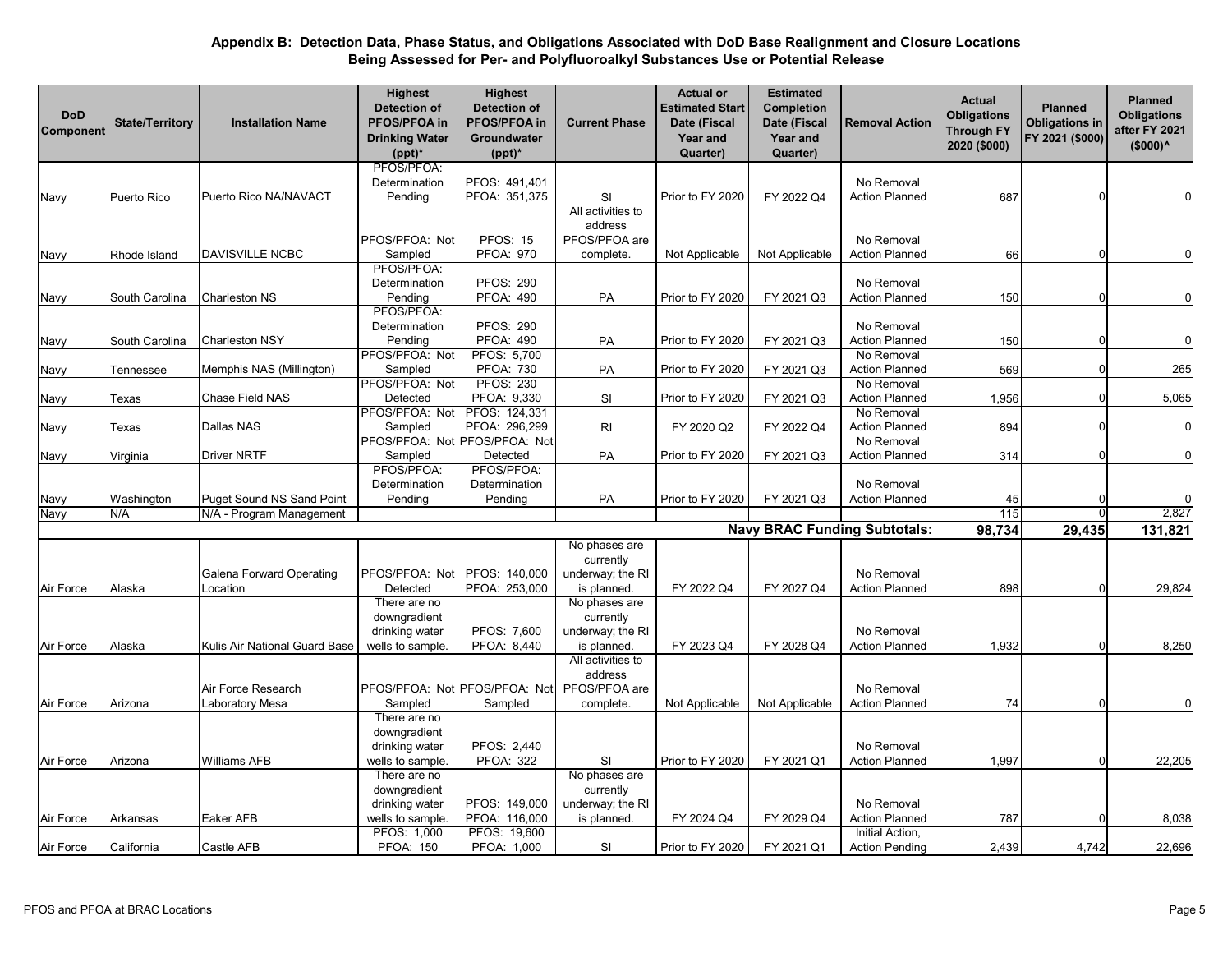| <b>DoD</b><br>Component | <b>State/Territory</b> | <b>Installation Name</b>   | <b>Highest</b><br><b>Detection of</b><br>PFOS/PFOA in<br><b>Drinking Water</b><br>$(ppt)^*$ | <b>Highest</b><br><b>Detection of</b><br>PFOS/PFOA in<br>Groundwater<br>$(ppt)^*$ | <b>Current Phase</b>                                                            | <b>Actual or</b><br><b>Estimated Start</b><br>Date (Fiscal<br><b>Year and</b><br>Quarter) | <b>Estimated</b><br>Completion<br>Date (Fiscal<br>Year and<br>Quarter) | <b>Removal Action</b>                                             | <b>Actual</b><br><b>Obligations</b><br><b>Through FY</b><br>2020 (\$000) | <b>Planned</b><br><b>Obligations in</b><br>FY 2021 (\$000) | <b>Planned</b><br><b>Obligations</b><br>after FY 2021<br>$(5000)^{A}$ |
|-------------------------|------------------------|----------------------------|---------------------------------------------------------------------------------------------|-----------------------------------------------------------------------------------|---------------------------------------------------------------------------------|-------------------------------------------------------------------------------------------|------------------------------------------------------------------------|-------------------------------------------------------------------|--------------------------------------------------------------------------|------------------------------------------------------------|-----------------------------------------------------------------------|
|                         |                        |                            | <b>PFOS: 1.96</b>                                                                           | PFOS: 1,690                                                                       |                                                                                 |                                                                                           |                                                                        | No Removal                                                        |                                                                          |                                                            |                                                                       |
| Air Force               | California             | George AFB                 | PFOA: 3.84                                                                                  | PFOA: 5,210                                                                       | SI                                                                              | Prior to FY 2020                                                                          | FY 2021 Q1                                                             | <b>Action Planned</b>                                             | 1,211                                                                    |                                                            | 15,750                                                                |
| Air Force               | California             | March AFB                  | <b>PFOS: 108</b><br>PFOA: 59.5                                                              | PFOS: 9,170<br>PFOA: 1,090                                                        | <b>RI</b>                                                                       | FY 2020 Q4                                                                                | FY 2025 Q4                                                             | Long-term<br><b>Drinking Water</b><br>Solution, Action<br>Pending | 15,614                                                                   | 389                                                        | 10,710                                                                |
|                         |                        |                            | <b>PFOS: 107</b>                                                                            | PFOS: 891,000                                                                     |                                                                                 |                                                                                           |                                                                        | Initial Action,                                                   |                                                                          |                                                            |                                                                       |
| Air Force               | California             | Mather AFB                 | PFOA: 65.4                                                                                  | PFOA: 19,000                                                                      | SI                                                                              | Prior to FY 2020                                                                          | FY 2021 Q1                                                             | Action Pending                                                    | 5,562                                                                    | 2,741                                                      | 45,817                                                                |
| Air Force               | California             | McClellan AFB              | There are no<br>downgradient<br>drinking water<br>wells to sample.                          | PFOS: 3,000<br>PFOA: 2,100                                                        | SI                                                                              | Prior to FY 2020                                                                          | FY 2021 Q1                                                             | No Removal<br><b>Action Planned</b>                               | 1,435                                                                    |                                                            | 9,934                                                                 |
|                         |                        |                            | There are no                                                                                |                                                                                   | No phases are                                                                   |                                                                                           |                                                                        |                                                                   |                                                                          |                                                            |                                                                       |
|                         | California             |                            | downgradient<br>drinking water                                                              | PFOS: 18.8                                                                        | currently<br>underway; the RI                                                   |                                                                                           | FY 2030 Q4                                                             | No Removal<br><b>Action Planned</b>                               |                                                                          |                                                            |                                                                       |
| Air Force               |                        | Norton AFB                 | wells to sample.                                                                            | PFOA: 21.9                                                                        | is planned.<br>All activities to                                                | FY 2025 Q4                                                                                |                                                                        |                                                                   | 1,337                                                                    |                                                            | 16,727                                                                |
|                         |                        |                            |                                                                                             | PFOS/PFOA: Not PFOS/PFOA: Not                                                     | address<br>PFOS/PFOA are                                                        |                                                                                           |                                                                        | No Removal                                                        |                                                                          |                                                            |                                                                       |
| Air Force               | California             | Onizuka Air Force Station  | Sampled                                                                                     | Sampled                                                                           | complete.                                                                       | Not Applicable                                                                            | Not Applicable                                                         | <b>Action Planned</b>                                             | 59                                                                       |                                                            | $\Omega$                                                              |
| Air Force               | California             | Ontario Air Force Station  | Sampled                                                                                     | PFOS/PFOA: Not PFOS/PFOA: Not<br>Sampled                                          | All activities to<br>address<br>PFOS/PFOA are<br>complete.<br>All activities to | Not Applicable                                                                            | Not Applicable                                                         | No Removal<br><b>Action Planned</b>                               | 74                                                                       |                                                            |                                                                       |
|                         | Colorado               |                            |                                                                                             | PFOS/PFOA: Not PFOS/PFOA: Not                                                     | address<br>PFOS/PFOA are                                                        |                                                                                           |                                                                        | No Removal                                                        | 49                                                                       |                                                            |                                                                       |
| Air Force               |                        | <b>Buckley Annex</b>       | Sampled                                                                                     | Sampled                                                                           | complete.<br>All activities to                                                  | Not Applicable                                                                            | Not Applicable                                                         | <b>Action Planned</b>                                             |                                                                          |                                                            |                                                                       |
| Air Force               | Colorado               | Lowry AFB                  | PFOS/PFOA: Not<br>Sampled                                                                   | PFOS: 4.17<br>PFOA: 5.47                                                          | address<br>PFOS/PFOA are<br>complete.                                           | Not Applicable                                                                            | Not Applicable                                                         | No Removal<br><b>Action Planned</b>                               | 230                                                                      | <sup>0</sup>                                               | $\Omega$                                                              |
|                         |                        |                            |                                                                                             | PFOS/PFOA: Not PFOS/PFOA: Not                                                     | All activities to<br>address<br>PFOS/PFOA are                                   |                                                                                           |                                                                        | No Removal                                                        |                                                                          |                                                            |                                                                       |
| Air Force               | Florida                | Homestead AFB              | Sampled                                                                                     | Sampled                                                                           | complete.                                                                       | Not Applicable                                                                            | Not Applicable                                                         | <b>Action Planned</b>                                             | 176                                                                      |                                                            |                                                                       |
| Air Force               | Illinois               | <b>Chanute AFB</b>         | There are no<br>downgradient<br>drinking water<br>wells to sample.                          | PFOS: 1,960,000<br>PFOA: 151,000                                                  | No phases are<br>currently<br>underway; the RI<br>is planned.                   | FY 2024 Q4                                                                                | FY 2029 Q4                                                             | No Removal<br><b>Action Planned</b>                               | 1,732                                                                    | 64                                                         | 20,302                                                                |
|                         |                        |                            | There are no<br>downgradient<br>drinking water                                              | PFOS: 1,520                                                                       | No phases are<br>currently<br>underway; the RI                                  |                                                                                           |                                                                        | No Removal                                                        |                                                                          |                                                            |                                                                       |
| Air Force               | Illinois               | O'Hare Air Reserve Station | wells to sample.                                                                            | PFOA: 13,600                                                                      | is planned.                                                                     | FY 2025 Q4                                                                                | FY 2030 Q4                                                             | <b>Action Planned</b>                                             | 939                                                                      | $\Omega$                                                   | 15,253                                                                |
| Air Force               | Indiana                | <b>Grissom AFB</b>         | PFOS: Not<br>Detected<br><b>PFOA: 1.3</b>                                                   | PFOS: 114,000<br>PFOA: 18,000                                                     | No phases are<br>currently<br>underway; the RI<br>is planned.                   | FY 2023 Q4                                                                                | FY 2028 Q4                                                             | No Removal<br><b>Action Planned</b>                               | 584                                                                      | 0                                                          | 4,254                                                                 |
|                         |                        |                            |                                                                                             |                                                                                   |                                                                                 |                                                                                           |                                                                        |                                                                   |                                                                          |                                                            |                                                                       |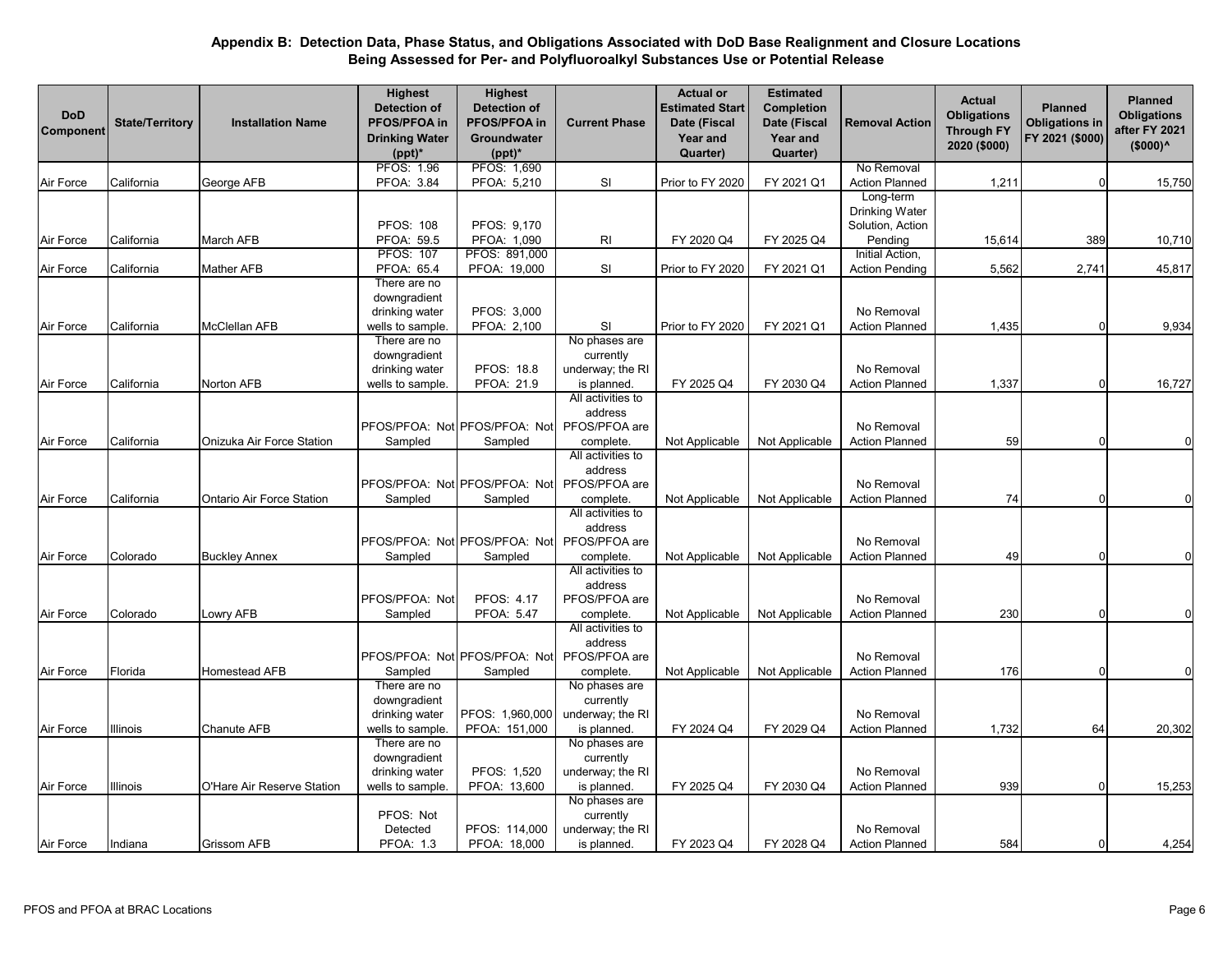| <b>DoD</b><br>Component | <b>State/Territory</b>    | <b>Installation Name</b>  | <b>Highest</b><br><b>Detection of</b><br>PFOS/PFOA in<br><b>Drinking Water</b><br>$(ppt)^*$ | <b>Highest</b><br><b>Detection of</b><br>PFOS/PFOA in<br>Groundwater<br>$(ppt)^*$ | <b>Current Phase</b>                           | <b>Actual or</b><br><b>Estimated Start</b><br>Date (Fiscal<br><b>Year and</b><br>Quarter) | <b>Estimated</b><br><b>Completion</b><br>Date (Fiscal<br>Year and<br>Quarter) | <b>Removal Action</b>                                                         | <b>Actual</b><br><b>Obligations</b><br><b>Through FY</b><br>2020 (\$000) | <b>Planned</b><br><b>Obligations in</b><br>FY 2021 (\$000) | <b>Planned</b><br><b>Obligations</b><br>after FY 2021<br>$($000)^{\wedge}$ |
|-------------------------|---------------------------|---------------------------|---------------------------------------------------------------------------------------------|-----------------------------------------------------------------------------------|------------------------------------------------|-------------------------------------------------------------------------------------------|-------------------------------------------------------------------------------|-------------------------------------------------------------------------------|--------------------------------------------------------------------------|------------------------------------------------------------|----------------------------------------------------------------------------|
|                         |                           |                           | There are no                                                                                |                                                                                   | No phases are                                  |                                                                                           |                                                                               |                                                                               |                                                                          |                                                            |                                                                            |
|                         |                           |                           | downgradient                                                                                |                                                                                   | currently                                      |                                                                                           |                                                                               |                                                                               |                                                                          |                                                            |                                                                            |
|                         |                           |                           | drinking water                                                                              | PFOS: 7,150,000                                                                   | underway; the RI                               |                                                                                           |                                                                               | No Removal                                                                    |                                                                          |                                                            |                                                                            |
| Air Force               | Louisiana                 | <b>England AFB</b>        | wells to sample.                                                                            | PFOA: 3,820,000                                                                   | is planned.                                    | FY 2024 Q4                                                                                | FY 2029 Q4                                                                    | <b>Action Planned</b>                                                         | 925                                                                      | 0                                                          | 11,456                                                                     |
|                         |                           |                           |                                                                                             |                                                                                   | No phases are<br>currently                     |                                                                                           |                                                                               |                                                                               |                                                                          |                                                            |                                                                            |
|                         |                           |                           | PFOS: 11.4                                                                                  | PFOS: 8,770                                                                       | underway; the RI                               |                                                                                           |                                                                               | No Removal                                                                    |                                                                          |                                                            |                                                                            |
| Air Force               | Maine                     | Loring AFB                | PFOA: 7.24                                                                                  | <b>PFOA: 811</b>                                                                  | is planned.                                    | FY 2021 Q4                                                                                | FY 2026 Q4                                                                    | <b>Action Planned</b>                                                         | 1,954                                                                    | 1,531                                                      | 61,731                                                                     |
|                         |                           |                           | <b>PFOS: 2.7</b>                                                                            | PFOS: 11,100                                                                      |                                                |                                                                                           |                                                                               | Long-term<br>Drinking Water                                                   |                                                                          |                                                            |                                                                            |
| Air Force               | Michigan                  | KI Sawyer AFB             | <b>PFOA: 266</b>                                                                            | PFOA: 57,900                                                                      | <b>SI</b>                                      | Prior to FY 2020                                                                          | FY 2021 Q1                                                                    | Solution                                                                      | 3,996                                                                    | 3,648                                                      | 40,802                                                                     |
|                         |                           |                           |                                                                                             | PFOS:                                                                             |                                                |                                                                                           |                                                                               | Long-term                                                                     |                                                                          |                                                            |                                                                            |
|                         |                           |                           | <b>PFOS: 273</b>                                                                            | 171,000,000                                                                       |                                                |                                                                                           |                                                                               | <b>Drinking Water</b>                                                         |                                                                          |                                                            |                                                                            |
| Air Force               | Michigan                  | Wurtsmith AFB             | PFOA: 2,650<br>There are no                                                                 | PFOA: 210,000                                                                     | RI<br>No phases are                            | FY 2020 Q4                                                                                | FY 2025 Q4                                                                    | Solution                                                                      | 27,730                                                                   | 487                                                        | 158,320                                                                    |
|                         |                           |                           | downgradient                                                                                |                                                                                   | currently                                      |                                                                                           |                                                                               |                                                                               |                                                                          |                                                            |                                                                            |
|                         |                           |                           | drinking water                                                                              | PFOS: 329,000                                                                     | underway; the RI                               |                                                                                           |                                                                               | No Removal                                                                    |                                                                          |                                                            |                                                                            |
| Air Force               | Missouri                  | Richards-Gebaur AFB       | wells to sample.                                                                            | PFOA: 74,800                                                                      | is planned.                                    | FY 2024 Q4                                                                                | FY 2029 Q4                                                                    | <b>Action Planned</b>                                                         | 733                                                                      | ſ                                                          | 4,631                                                                      |
| Air Force               | New Hampshire   Pease AFB |                           | PFOS: 2,500<br><b>PFOA: 350</b>                                                             | PFOS: 490.000<br>PFOA: 130,000                                                    | <b>RI</b>                                      | FY 2020 Q4                                                                                | FY 2025 Q4                                                                    | Initial Action,<br>Long-term<br>Drinking Water<br>Solution, Action<br>Pending | 67,762                                                                   | 4,516                                                      | 100,435                                                                    |
|                         |                           |                           | There are no                                                                                |                                                                                   | No phases are                                  |                                                                                           |                                                                               |                                                                               |                                                                          |                                                            |                                                                            |
| Air Force               | New York                  | Griffiss AFB              | downgradient<br>drinking water<br>wells to sample.                                          | PFOS: 60,700<br>PFOA: 1,100                                                       | currently<br>underway; the RI<br>is planned.   | FY 2025 Q4                                                                                | FY 2030 Q4                                                                    | No Removal<br><b>Action Planned</b>                                           | 1,847                                                                    | $\Omega$                                                   | 10,438                                                                     |
|                         |                           |                           |                                                                                             |                                                                                   |                                                | SI: Prior to FY                                                                           |                                                                               |                                                                               |                                                                          |                                                            |                                                                            |
|                         |                           |                           | <b>PFOS: 347</b>                                                                            | PFOS: 70,300                                                                      | <b>SI</b>                                      | 2020                                                                                      | SI: FY 2021 Q1                                                                | Initial Action,                                                               |                                                                          |                                                            |                                                                            |
| Air Force               | New York                  | Plattsburgh AFB           | PFOA: 97.8                                                                                  | PFOA: 981,000                                                                     | RI                                             | RI: FY 2020 Q4                                                                            | RI: FY 2025 Q4                                                                | <b>Action Pending</b>                                                         | 7,201                                                                    | 255                                                        | 31,928                                                                     |
|                         |                           |                           |                                                                                             |                                                                                   | All activities to<br>address                   |                                                                                           |                                                                               |                                                                               |                                                                          |                                                            |                                                                            |
|                         |                           | Roslyn Air National Guard |                                                                                             | PFOS/PFOA: Not PFOS/PFOA: Not                                                     | PFOS/PFOA are                                  |                                                                                           |                                                                               | No Removal                                                                    |                                                                          |                                                            |                                                                            |
| Air Force               | New York                  | Station                   | Sampled                                                                                     | Sampled                                                                           | complete.                                      | Not Applicable                                                                            | Not Applicable                                                                | <b>Action Planned</b>                                                         | 53                                                                       | 0                                                          |                                                                            |
|                         |                           |                           | There are no<br>downgradient<br>drinking water                                              | <b>PFOS: 146</b>                                                                  | No phases are<br>currently<br>underway; the RI |                                                                                           |                                                                               | No Removal                                                                    |                                                                          |                                                            |                                                                            |
| Air Force               | Ohio                      | Gentile Air Force Station | wells to sample.                                                                            | PFOA: 33.9                                                                        | is planned.                                    | FY 2025 Q4                                                                                | FY 2030 Q4                                                                    | <b>Action Planned</b>                                                         | 273                                                                      | n                                                          | 1,630                                                                      |
|                         |                           |                           | There are no                                                                                |                                                                                   | No phases are                                  |                                                                                           |                                                                               |                                                                               |                                                                          |                                                            |                                                                            |
|                         |                           |                           | downgradient                                                                                |                                                                                   | currently                                      |                                                                                           |                                                                               |                                                                               |                                                                          |                                                            |                                                                            |
|                         |                           |                           | drinking water                                                                              | <b>PFOS: 435</b>                                                                  | underway; the RI                               |                                                                                           |                                                                               | No Removal                                                                    |                                                                          |                                                            |                                                                            |
| Air Force               | Ohio                      | <b>Newark AFB</b>         | wells to sample.                                                                            | <b>PFOA: 221</b>                                                                  | is planned.                                    | FY 2025 Q4                                                                                | FY 2030 Q4                                                                    | <b>Action Planned</b>                                                         | 302                                                                      | $\Omega$                                                   | 1,337                                                                      |
|                         |                           |                           | There are no                                                                                |                                                                                   | No phases are                                  |                                                                                           |                                                                               |                                                                               |                                                                          |                                                            |                                                                            |
|                         |                           |                           | downgradient                                                                                |                                                                                   | currently                                      |                                                                                           |                                                                               |                                                                               |                                                                          |                                                            |                                                                            |
|                         |                           |                           | drinking water                                                                              | PFOS: 14,400                                                                      | underway; the RI                               |                                                                                           |                                                                               | No Removal                                                                    |                                                                          |                                                            |                                                                            |
| Air Force               | Ohio                      | Rickenbacker              | wells to sample.                                                                            | PFOA: 45,800                                                                      | is planned.                                    | FY 2025 Q4                                                                                | FY 2030 Q4                                                                    | <b>Action Planned</b>                                                         | 494                                                                      | 0                                                          | 37,502                                                                     |